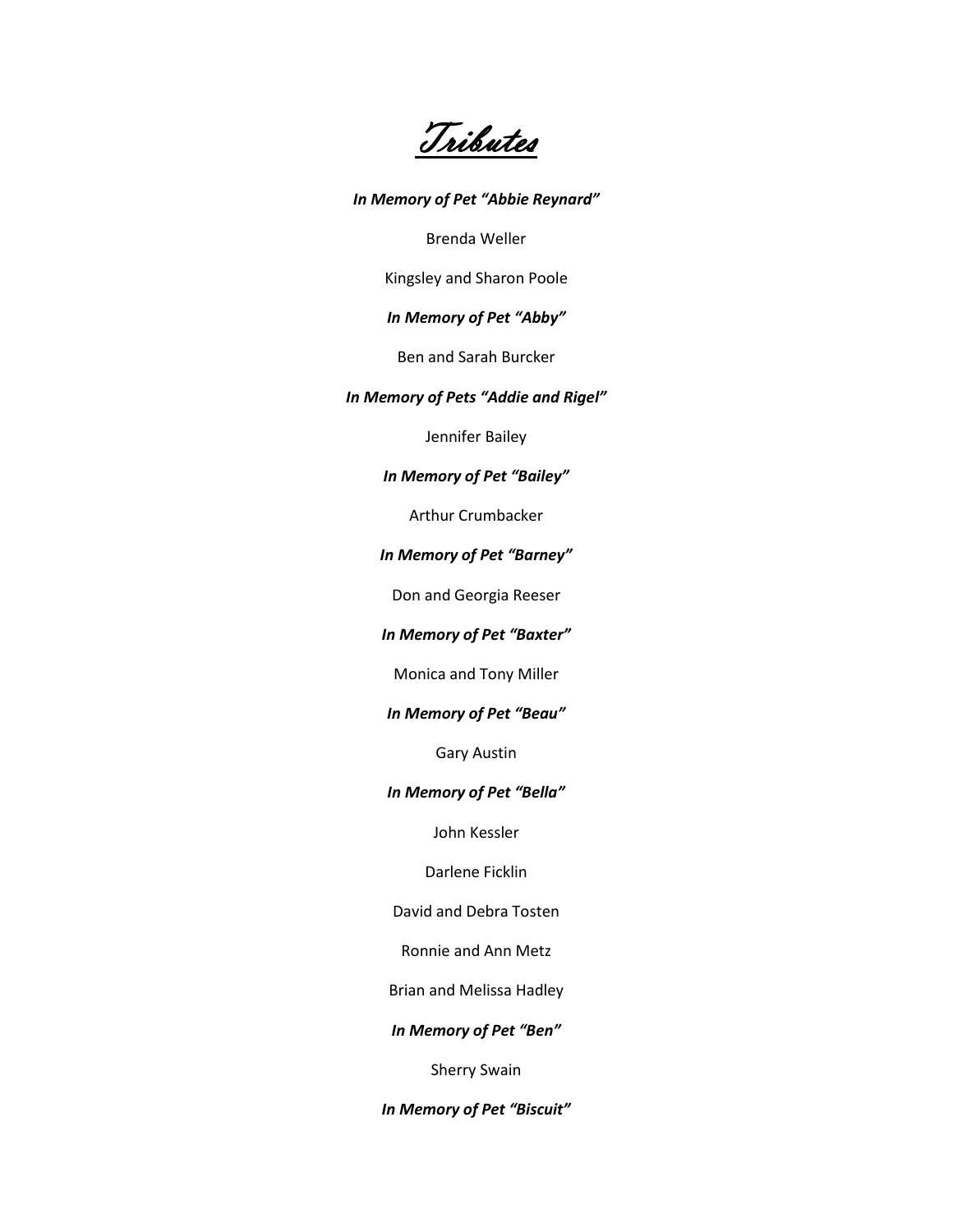Richard and Pam Berry

## *In Memory of Pet "Blackey"*

Karen Gray

## *In Memory of Pet "Black Bart"*

*In Memory of Pet "Blue Dickinson"*

Michele Kutzera

## *In Memory of Pets "Bonny, Geordi, and Pete"*

Joy Snouffer

## *In Memory of Pet "Bree Bree"*

Tawn Gregory and Cyndy Elliott

## *In Memory of Pet "Brewser"*

Laura and Ed Maloy

## *In Memory of Pets "Bryn and Bailey"*

Tawn Gregory

## *In Memory of Pet "Buttercup"*

The Klauber Family

## *In Memory of Pet "Byoot"*

## Carisa Mattu

## *In Memory of Pet "Catherman fur"*

Debbie Catherman

## *In Memory of Pets "CB and Raven"*

Margaret Clopper

## *In Memory of Pets "Charlie and Sammy"*

Cindy Helman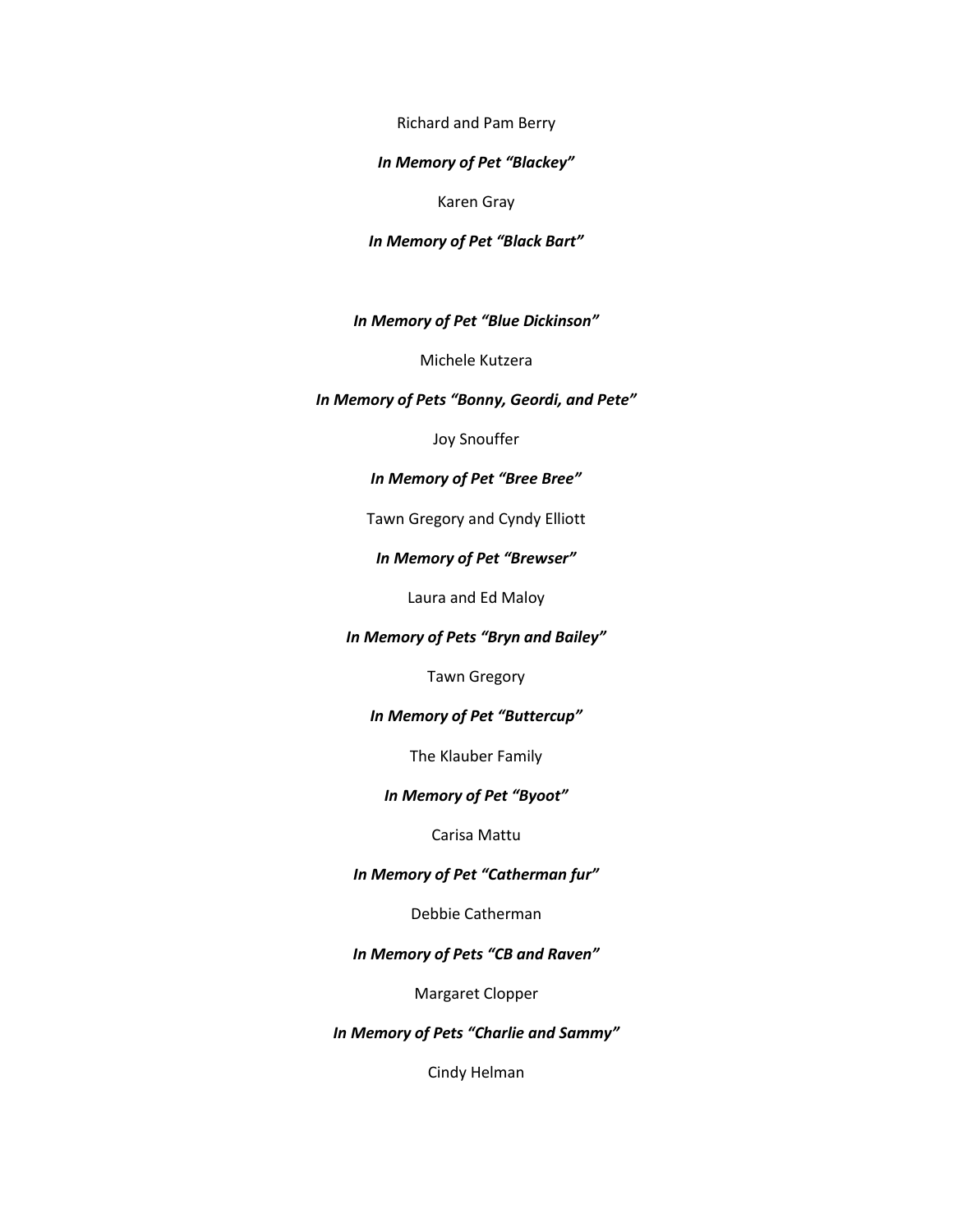*In Memory of Pet "Cheddar"*

Larry and Cathi DeHaan

*In Memory of "Chip and Milo"*

Luke Vesely

## *In Memory of Pet "Chloe"*

Sarah Schickel

## *In Memory of Pet "Chuck"*

Pat Whitmore

Richard and Pamela Berry

## *In Memory of Pet "Cleo"*

Marjorie Wright

## *In Memory of Pet "Cleopatra"*

Donna Winterstine

## *In Memory of Pet "Coal Gist"*

Cynthia Gist

## *In Memory of Pet "Cogsworth"*

Noel Fridgen

## *In Memory of Pet "Cooper"*

Sarah Smith

## *In Memory of Pet "Cooper"*

Jeffrey Boward

## *In Memory of Pet "Daisy"*

Sherry Swain

*In Memory of Pet "Daisy Mae"*

Brandi Churchey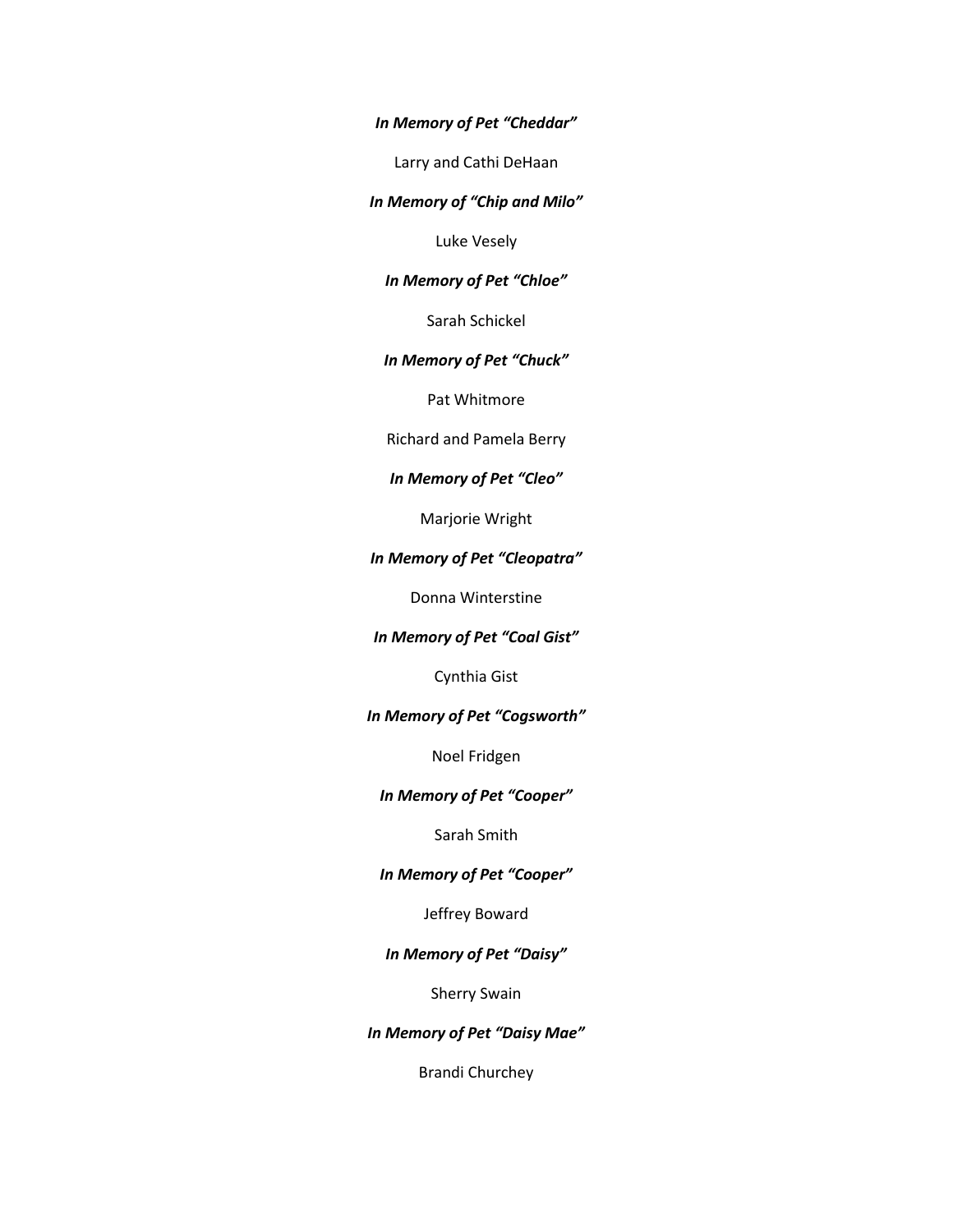*In Memory of Pet "Deederbugs"*

Sara Pietrzak

## *In Memory of Pet "Delilah"*

Susie Sharer

## *In Memory of Pet "Duncan"*

Jean Guenter

## *In Memory of Pets "Ellie and Keena"*

Lisa Shank Poole

## *In Memory of Pet "Elsie"*

Sherry Swain

# *In Memory of Pets "Emily Rose and Molly B"*

Glenn and Paula Eisenhower

### *In Memory of Pet "Finn"*

Jacqueline Bliss

## *In Memory of Pet "Finnegan"*

Karen Durkin

## *In Memory of Pet "Fozzy"*

Monica Romito

#### *In Memory of Pets "Frodo and Alaska"*

Sofia and Lilah Placko

## *In Memory of Pet "Fuzzy"*

Michelle Stevens

## *In Memory of Pet "Ginger"*

Faye Menter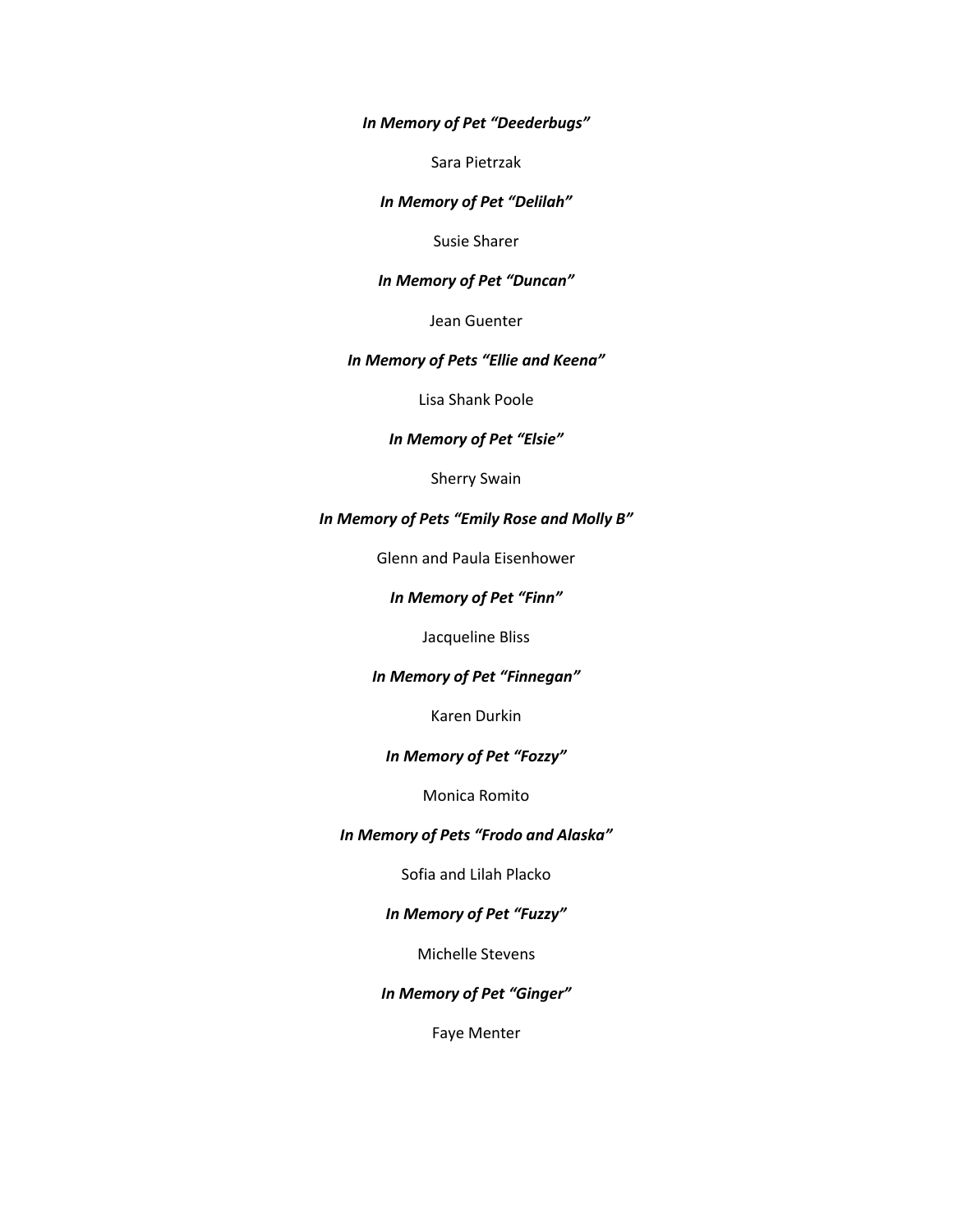# *In Memory of Pets "Ginger, Rosie, Diva, Greta, Sweetie Pie, Sweet Willie, Muffin, Pete, Hermann, Zeppelin, Beezus, Gypsy, Phyllis, Pop-eye, Piggy, Grey Man, Queenie, Phoebe, Birdie-Bird, Sam-ella and no name"*

Penny and George Smith

#### *In Memory of Pets "Gracie and Chief"*

Leroy and Sharon Tracey

#### *In Memory of Pet "Henney"*

Margie Redmond

#### *In Memory of Pet "Gus"*

Carol Crawford

## *In Memory of Pets "Holly, Molly, Annie, Blossom, Spooky and Charlie"*

Karen Peters

## *In Memory of Pet "India"*

Linda Urquhart

#### *In Memory of Pet "Indiana"*

James Speicher

#### *In Memory of Pet "Inky"*

Kelli Strauss

### *In Memory of Pet "Isetta"*

Gail House

#### *In Memory of Pet "Jasmine"*

Lisa Morgan

## *In Memory of Pet "Jersey"*

Richard and Pam Berry

#### *In Memory of Pet "Jester"*

Logan Rook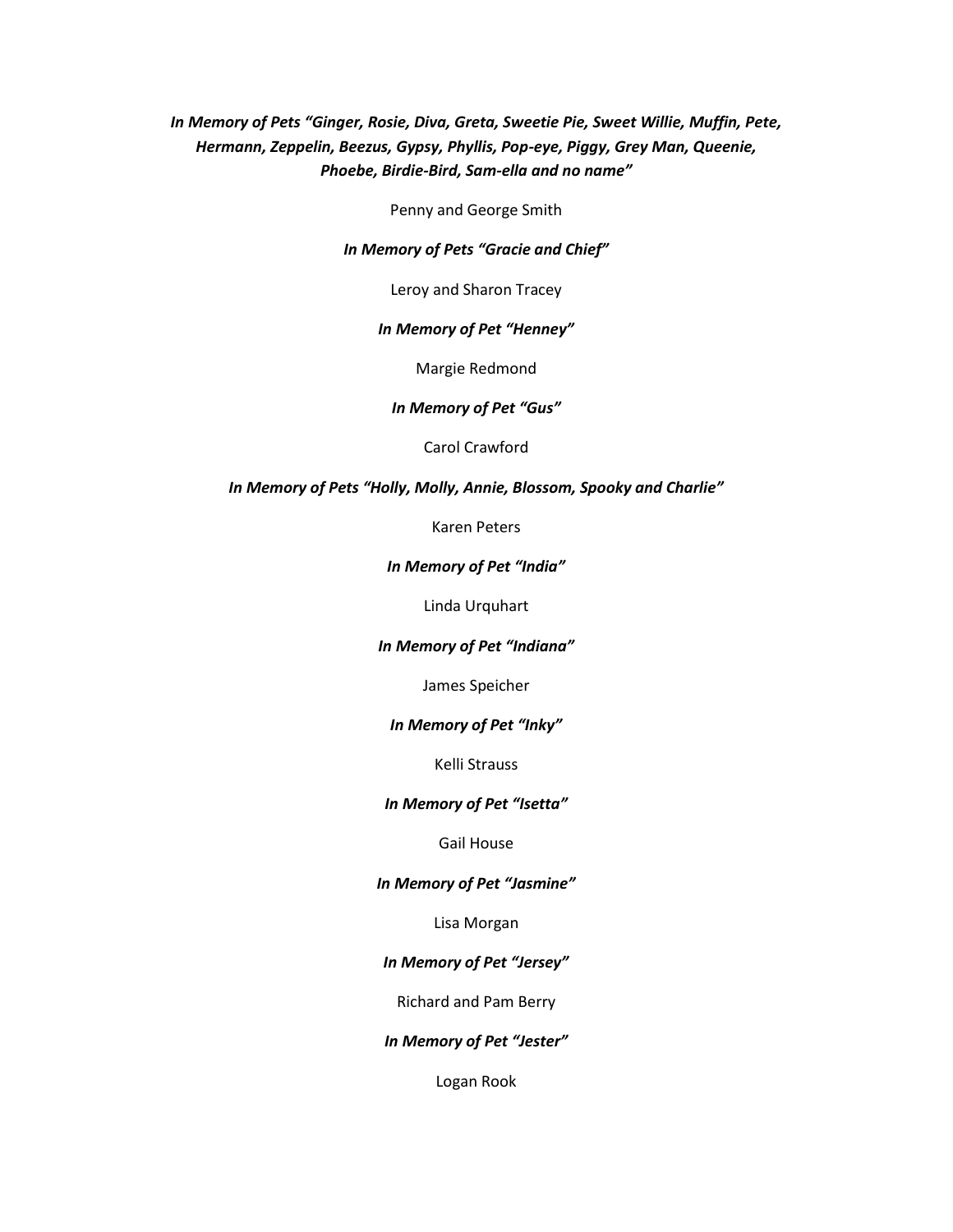*In Memory of Pet "Jojo"*

Fran Moore

*In Memory of Pet "Kitkat"*

Shelby Lee

*In Memory of Pets "Kobe and Beau Dagenhart"*

Paula Dagenhart

## *In Memory of Pet "Khyber"*

Leslie Harnish Beck

## *In Memory of Pet "Lady"*

Elizabeth VanReenen

### *In Memory of Pet "Leo"*

Jeanne Stuart

## *In Memory of Pet "Lily"*

Tawn Gregory and Cyndy Elliott

## *In Memory of Pet "Little"*

Ellen Kinzer

#### *In Memory of Pet "Lou"*

Kimberly Smith

## *In Memory of Pet "Lucie"*

Paty Walling

## *In Memory of Pet "Mac"*

William and Pat Abeles

Heidi Baker

## *In Memory of Pet "Mary"*

Andrea Sprecher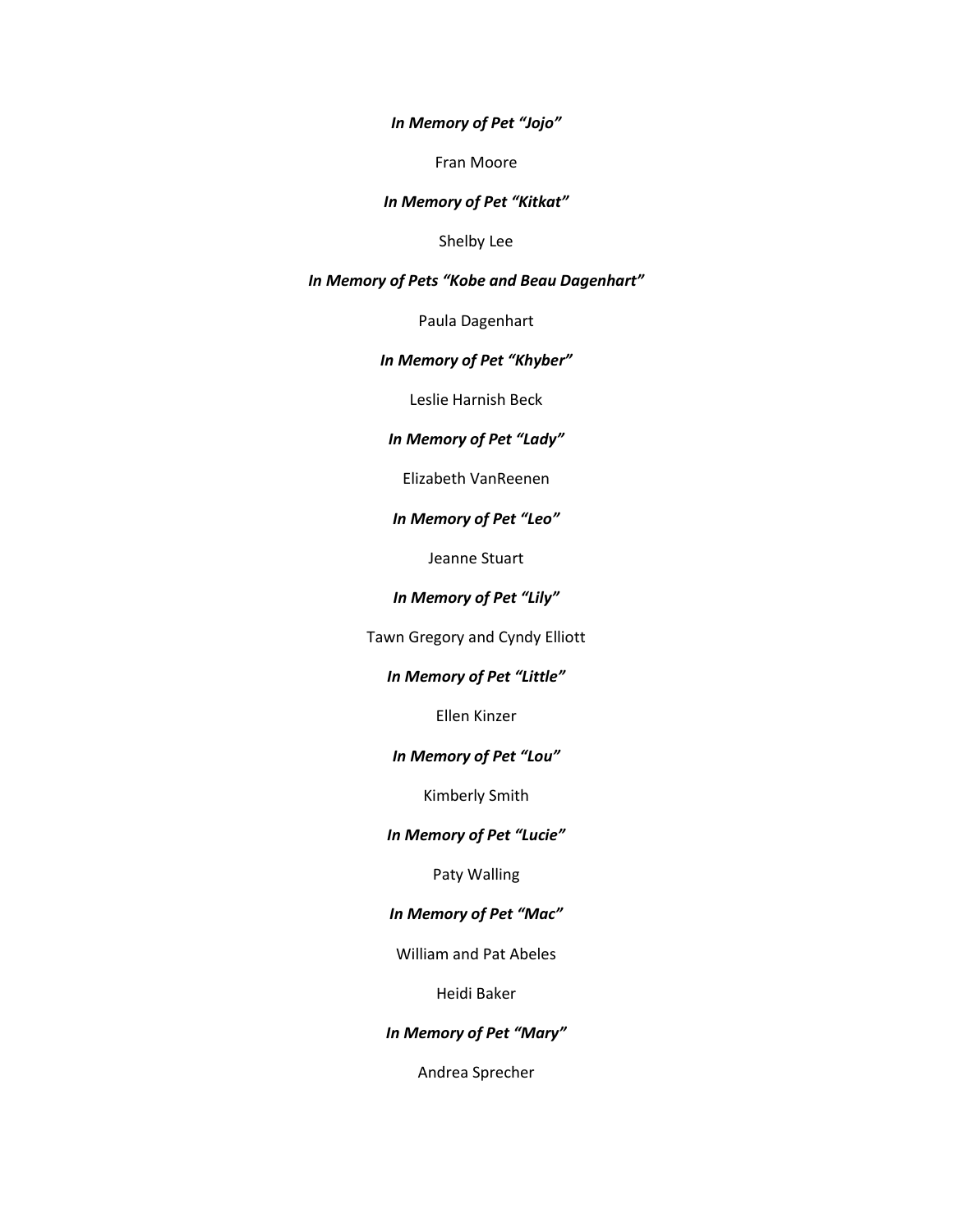*In Memory of Pet "Max"*

John Hamsher

#### *In Memory of Pet "Maxie"*

Melinda Thompson

## *In Memory of Pet "M.C."*

Mr. and Mrs. Randy Brumbelow

## *In Memory of Pet "Mickey"*

David Hartung

## *In Memory of Pet "Midnight"*

Berta Davis

#### *In Memory of Pet "Miley"*

Maria Freeman

#### *In Memory of "Mitzi, Millie and Molly"*

Karen Durkin

## *In Memory of Pet "Molli"*

Mary and Bob Strauch

## *In Memory of Pet "Molly"*

Camilla Corbin

#### *In Memory of Pet "Molly"*

## Karen Durkin

## *In Memory of Pets "Molly, Bayly, LIsa and Bitsy"*

Sharon Martin

## *In Memory of Pet "Molly Severn"*

Cheryl Knoerlein

*In Memory of Pet "Monty"*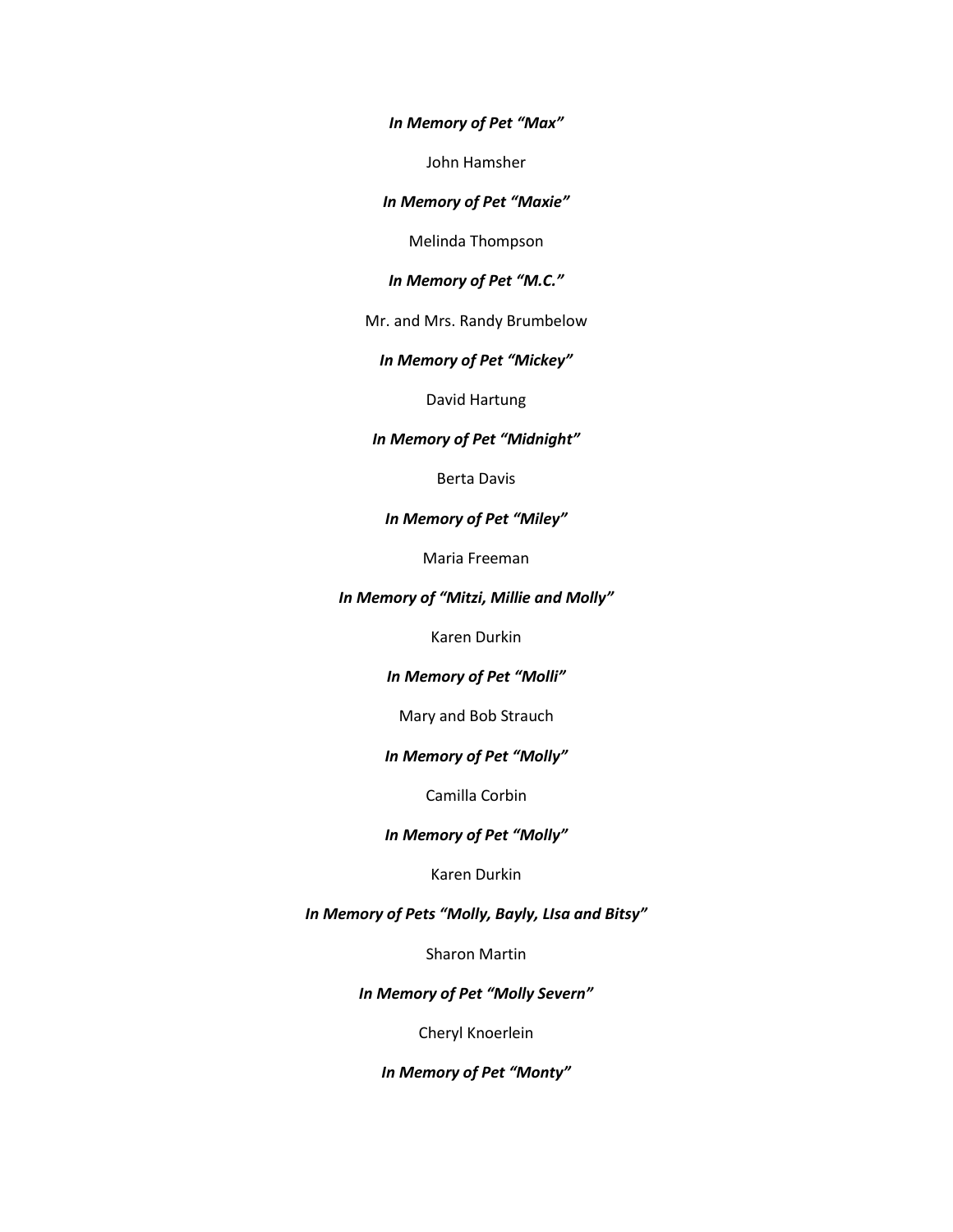## Lora McGraw

#### *In Memory of Pet "Mouse"*

## Cathi Pyle

## *In Memory of Pets "Murphy and Henry"*

Shannon Cianelli

### *In Memory of Pet "Nicky Okano"*

Melissa A Warheit

## *In Memory of Pet "Noodles"*

Chrissy Fleagle

## *In Memory of Pet "Onyx"*

Sherry Swain

## *In Memory of Pet "Passion"*

The Staff of CMDL

## *In Memory of Pet "Patches"*

Mary Crumrine

## *In Memory of Pet "Pickle"*

Carrie Johnson-McClure

## *In Memory of Pet "Precious"*

Carla and Robert Kann

## *In Memory of Pet "Purdy"*

Margaret and Matthew Lechowicz

## *In Memory of Pet "Rango"*

Beth Skupnick

*In Memory of Pet "Remy"*

Carolyn Staley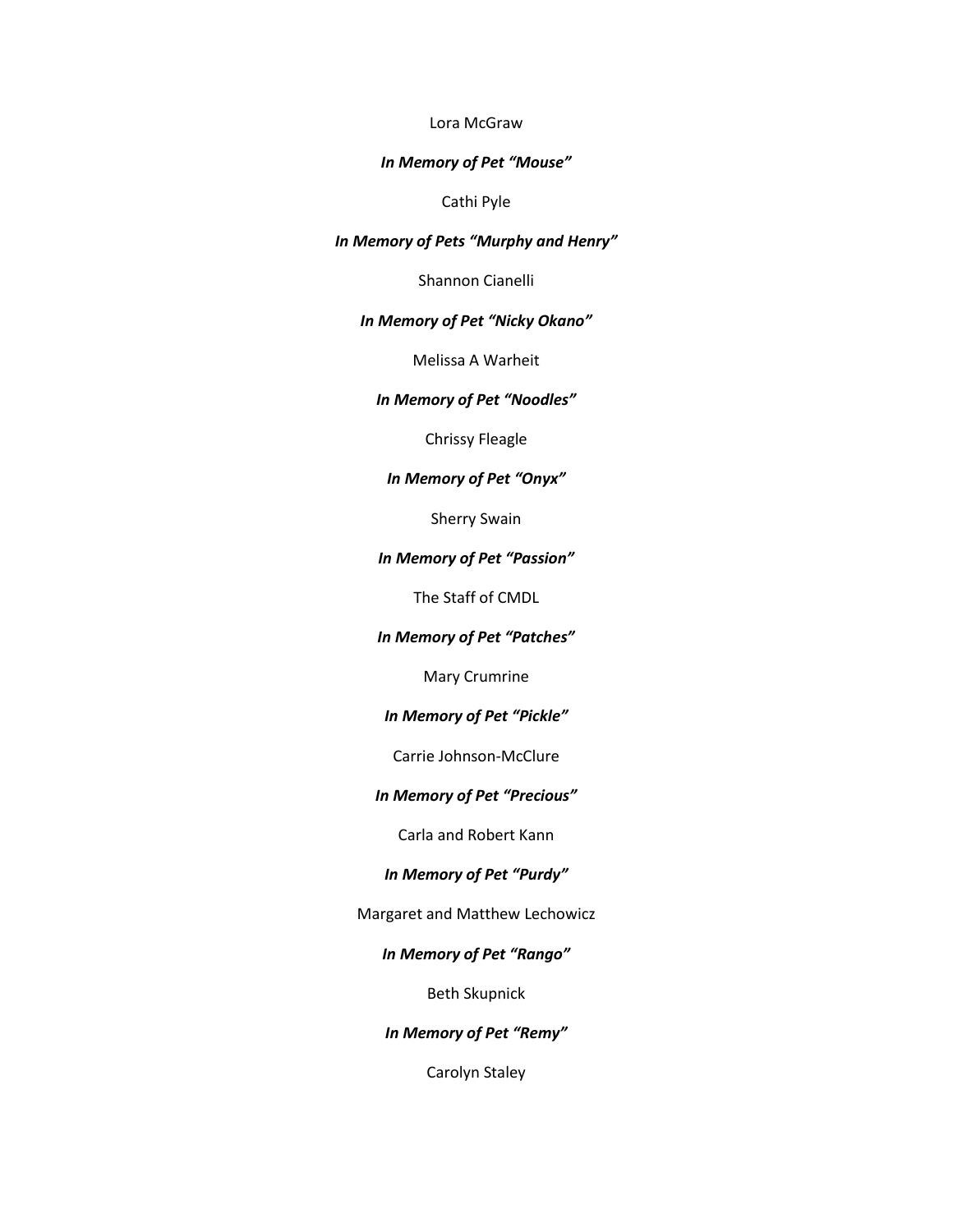*In Memory of Pet "Romus"*

Richard Gold and John Hollyday

#### *In Memory of Pet "RooRoo"*

Tawn Gregory

## *In Memory of Pet "Rosie"*

Darlene Ficklin

## *In Memory of Pet "Rosie Eichelberger"*

Brenda Weller

## *In Memory of Pet "Roxie"*

Sherry Swain

## *In Memory of Pets "Ruby and Maxx"*

Susan and Joe Layos

## *In Memory of Pet "Ruthie"*

Kim Iman

## *In Memory of Pet "Sampson"*

Mary Noel

## *In Memory of Pet "Sara Jane"*

Pamela Toms

## *In Memory of Pet "Sarge S"*

Jim Welch

## *In Memory of Pet "Sashie"*

Diane Riley

## *In Memory of Pet "Scooter"*

Sherry Swain

## *In Memory of Pet "Shadow"*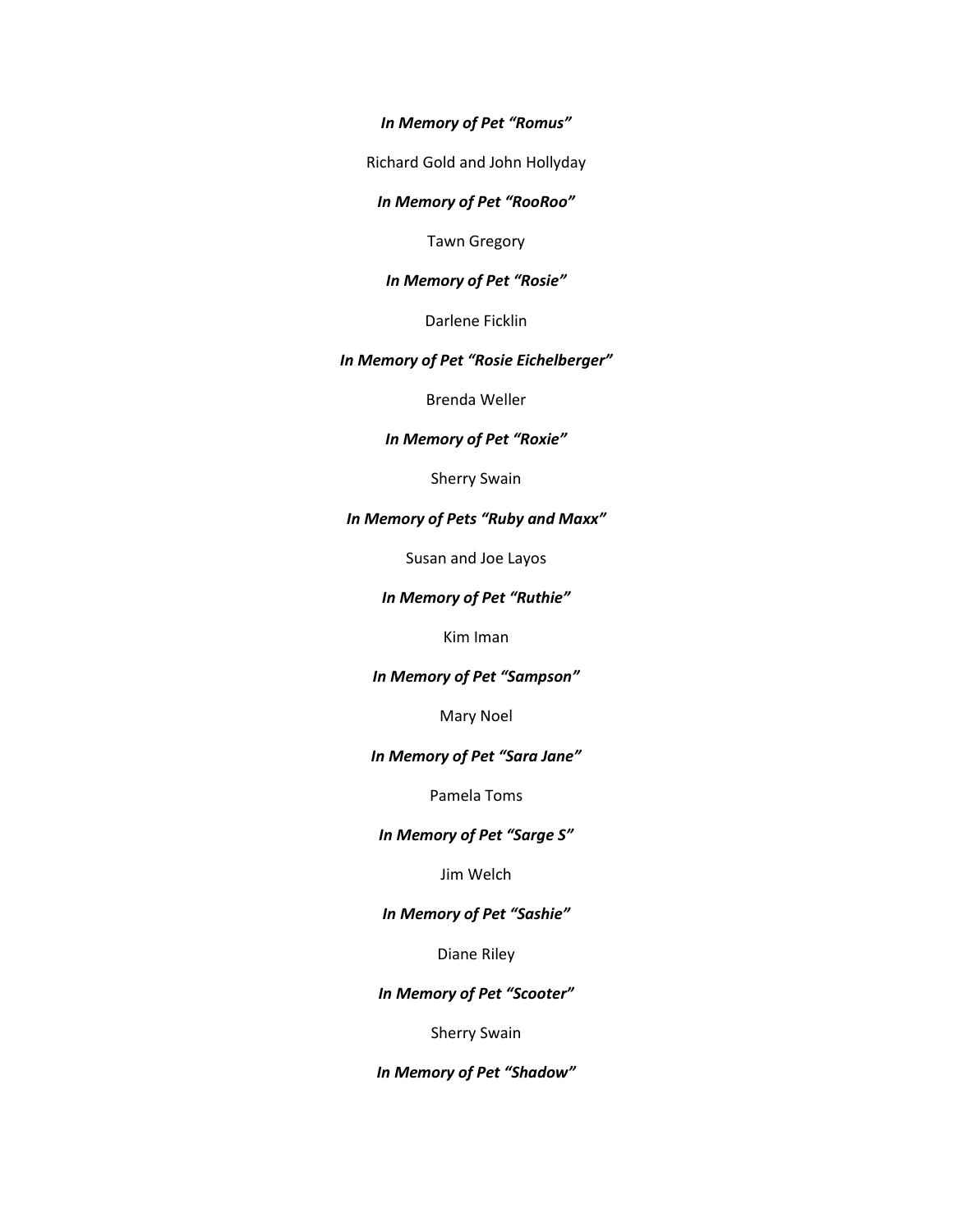#### Etty Arnall

## *In Memory of Pet "Snowie"*

Carrie Arcurio

## *In Memory of Pet "Sophie"*

Katherine Higgins

## *In Memory of Pet "Starrbaby"*

Karan and Larry Kendall

Faye Fowler

# *In Memory of Pet "Sunny"*

Symone Sutton

## *In Memory of Pet "Suzy Q"*

Gerlie Ropp

### *In Memory of Pet "Theodore"*

Thomas Freeman

## *In Memory of Pet "Tigger"*

Elaine Carpenter

#### *In Memory of Pet "Toby"*

Sherry Swain

## *In Memory of Pet "Tucker"*

Mary Crumrine

## *In Memory of Pet "Waldo"*

Helga Leis

## *In Memory of Pet "Wally"*

David Williams

## *In Memory of Pet "Zeus"*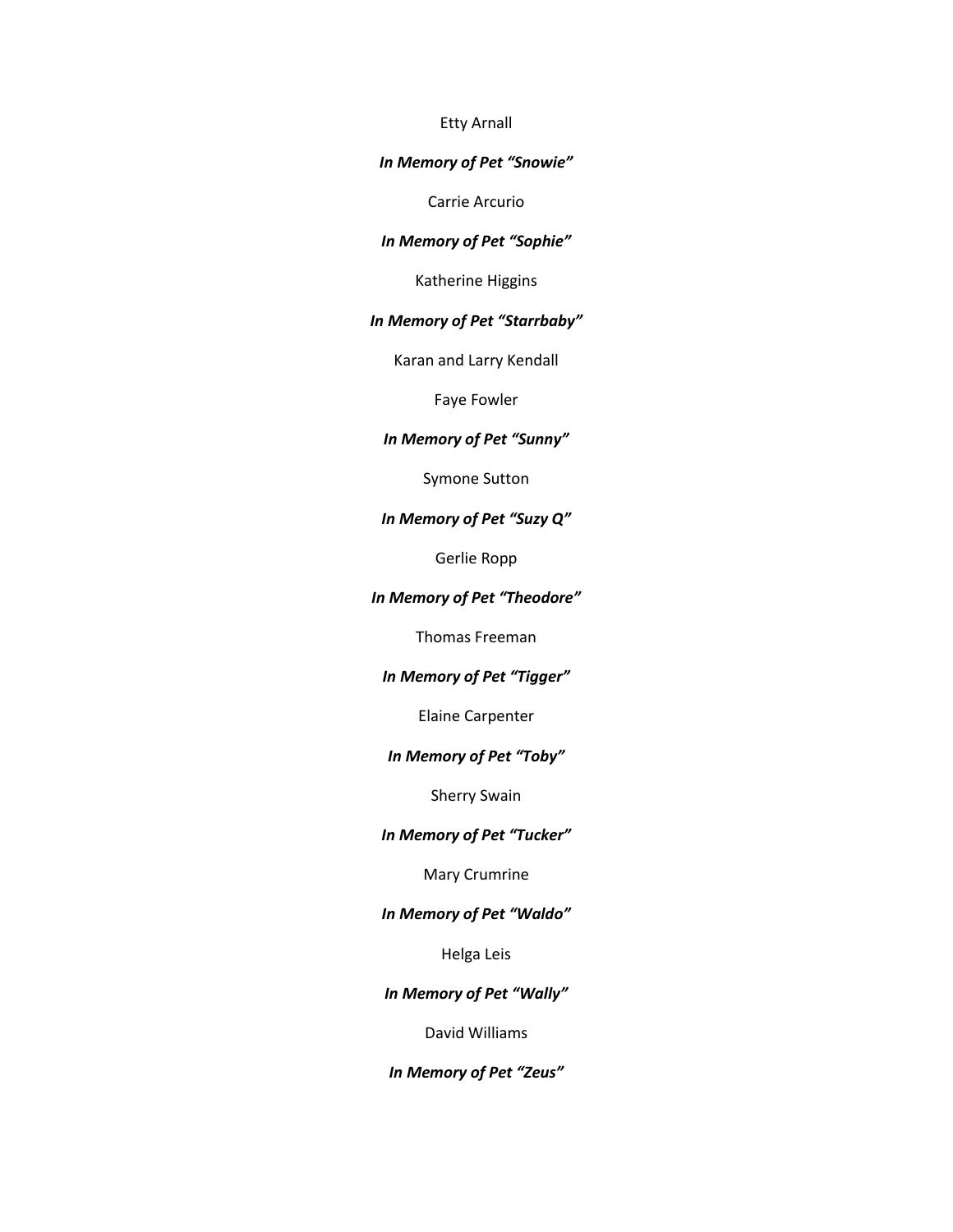Patricia and David Walling

*In Memory of Pet "Zeus"*

Tom and Suzanne Downey

## *In Memory of Pet "Ziggi"*

Jessica Byers

### *In Memory of "all of my fur babies who have crossed the rainbow bridge"*

Courtnay Phillips Sahaydak

*In Memory of Fay*

Julia Oakley

## *In Memory of Dear Momma*

Mary Anne Egan

#### *In Memory of Bonnie Amalfitano*

Ellen Menkin

### *In Memory of Sherry Lee Ashby*

D'Vano Forbes

## *In Memory of Harold Aycoth*

Daniel and Kim Mullins

## *In Memory of Randy Bailey's Mother*

Amy and Gary Gillespie

## *In Memory of Diane Bair*

Susan L. Bair

Joan and Michael Baliff

Carol and Donald Gehramy

Amy and Granvil Ingram Jr.

Julia and Ron Suffecool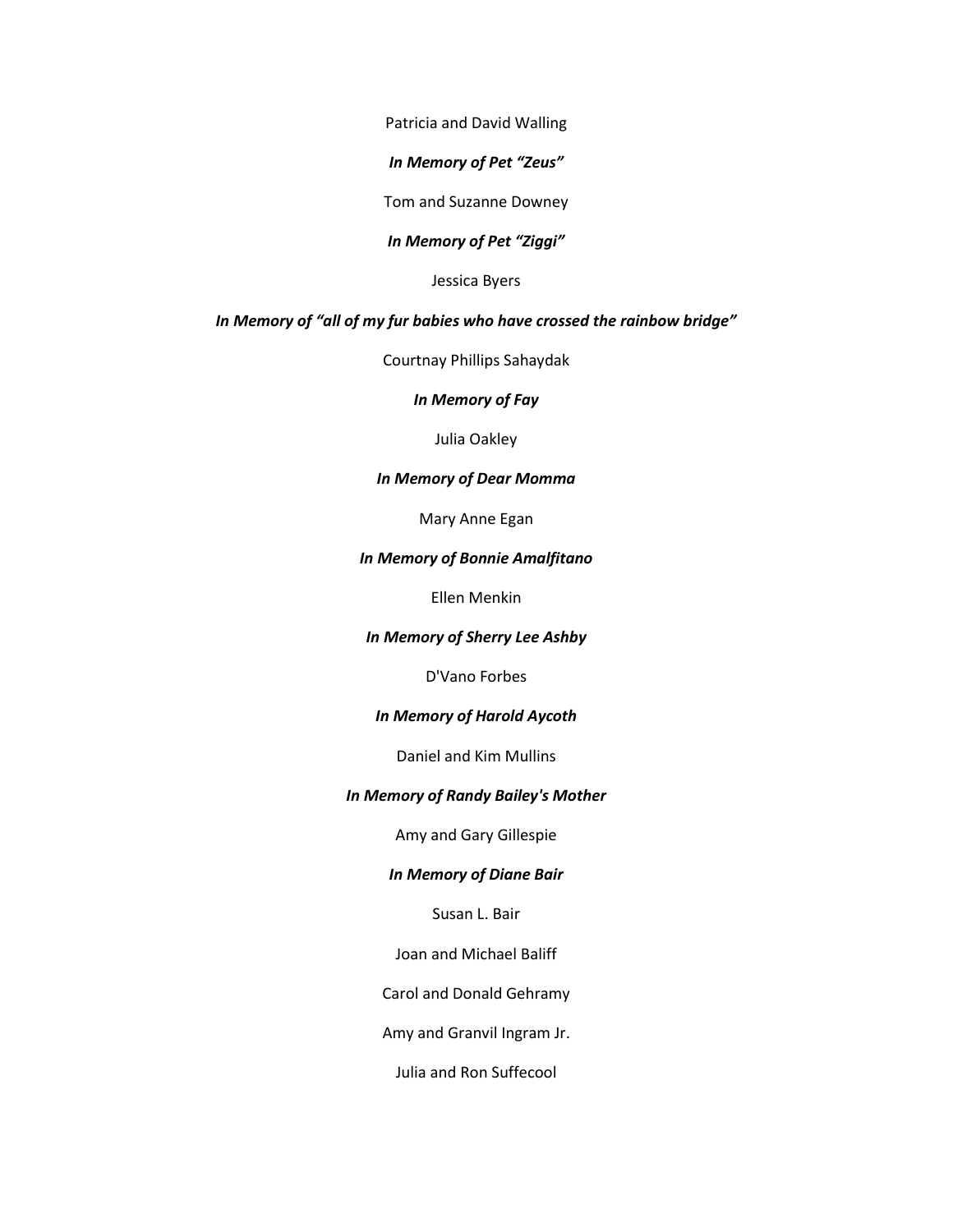Sherry Bair Mitchell

### *In Memory of Brent Baker*

Kristie Baker

Bonnie Birk

Courtney Boyer

Raymond and Alma Grahe

Michelle and Christopher McCullough

Sharon Raun

Barbara Reinhold

Geoff and Greta Reinhold

Ricky and Cynthia Shank

Rockland Woods Elementary Social Committee

Rayetta Schetrompf

Constance Spong

#### *In Memory of Richard Barth*

Carol Moore

## *In Memory of Gwenith Barthlow*

Judith Faulders

Warren Frusher

Merrill and Vickie Layton

## *In Memory of Ralph Beckley*

Joan Dawson

## *In Memory of Donavan "Don" Branch*

Bev Wiedeman

*In Memory of Lois Brand*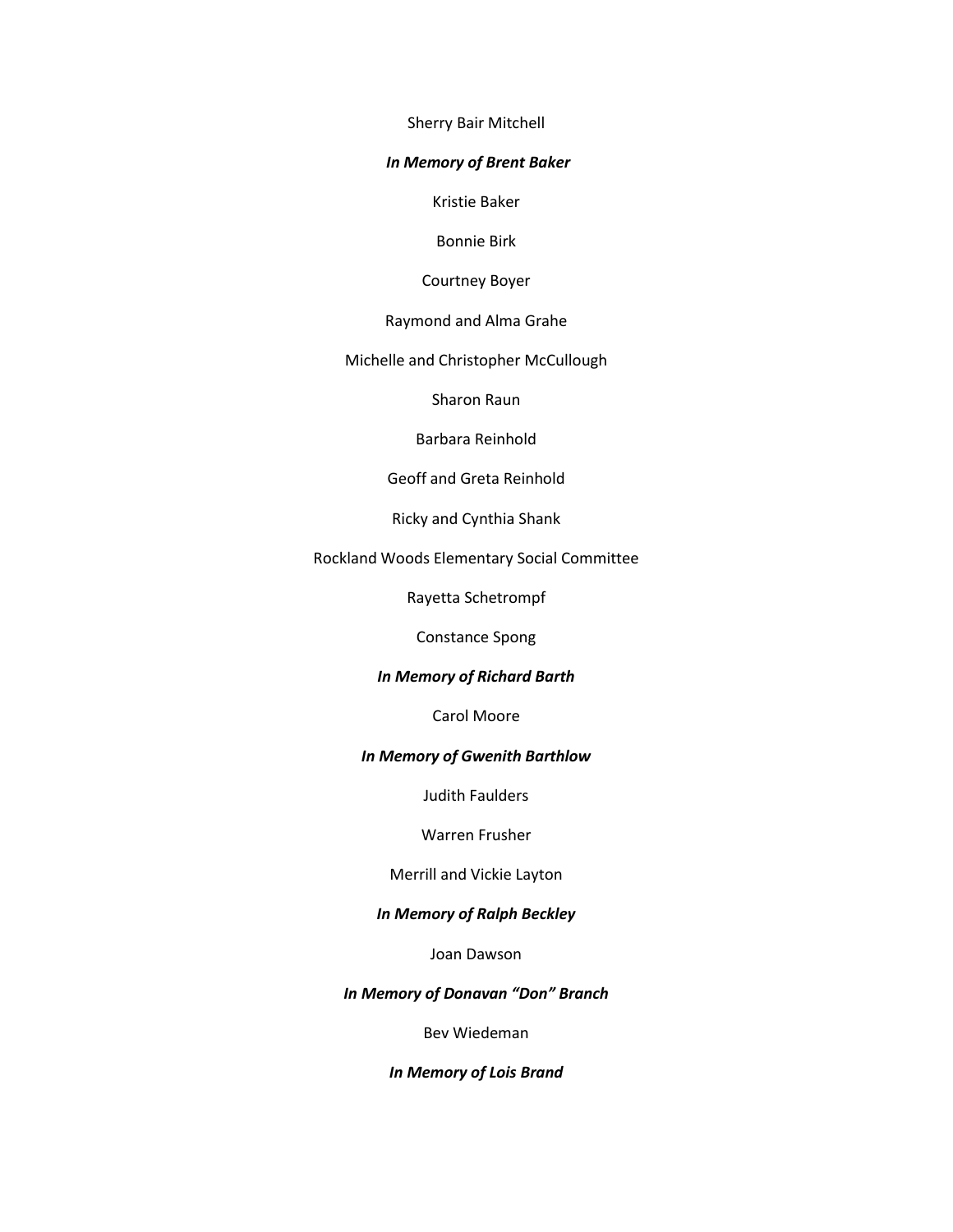## Carol Behan

## *In Memory of Jean Bullions*

Maria Losardo

## *In Memory of John M. Burns*

Donna Mitchell

## *In Memory of Benjamin Lee Chaney*

Michele Welch

## *In Memory of Loretta Churchey*

Linda Ahalt

## *In Memory of Donald Clayton, Sr.*

Valerie Watts

#### *In Memory of Penny Johnson Cole*

Nancy Harmon

Michele ColeSmith

Richard Hughes

Darl and Jeanie Cook

Roger and Rhodie Allen

Jacalyn Buhrman

## *In Memory of William "Gary" Cooper*

Karen Schroyer

James and Susan Itnyre

Brethren Mutual Insurance Company

Doug and Lisa Frushour

*In Memory of Camilla Corbin*

Marjorie Wright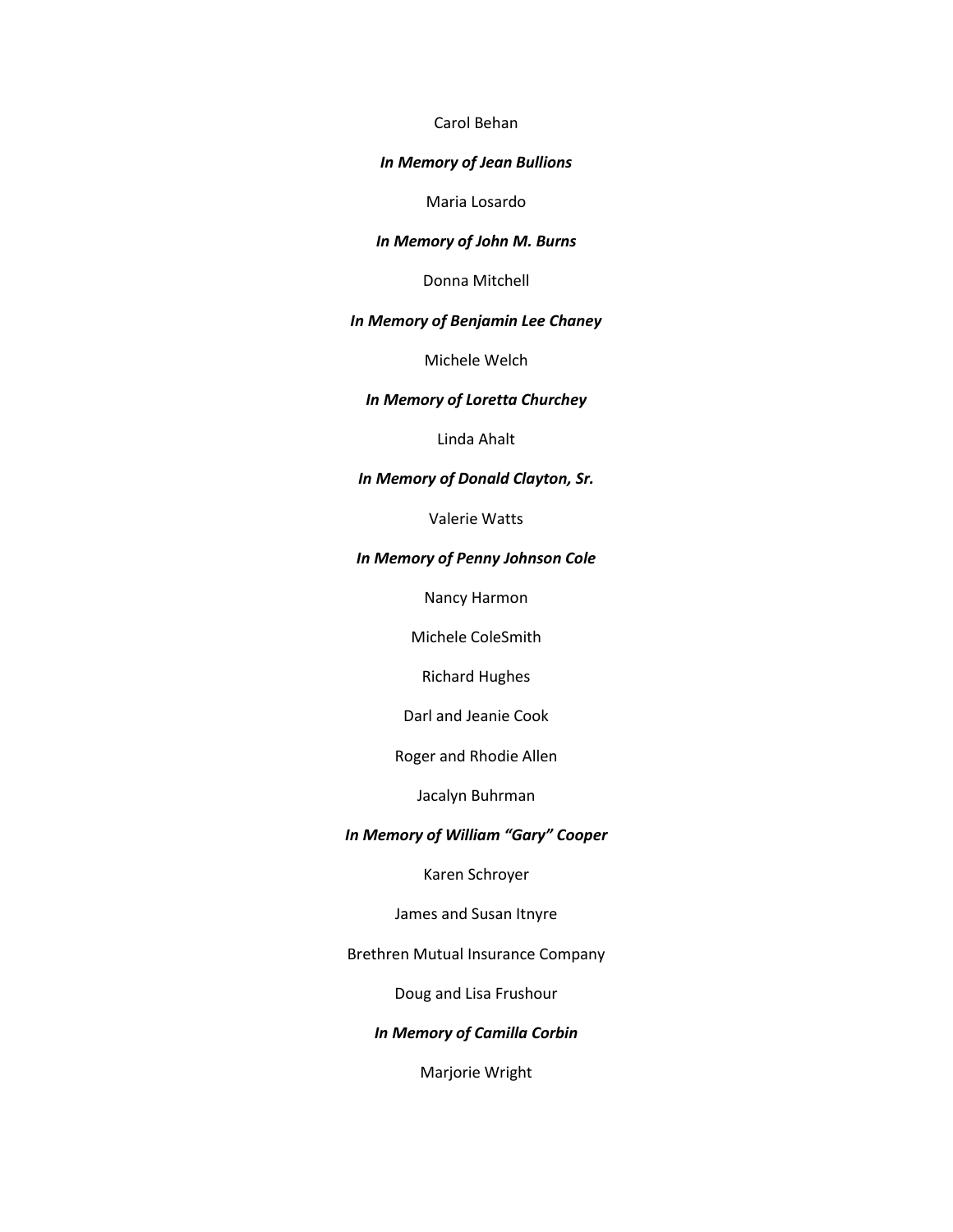Ruann Newcomer George

Eileen and Wilson Renwick

Dale and Denise Ruby

Jay and Carol Nase

Diane Larson

Jane Goddard

Nancy Troup

## *In Memory of Sharon Ann Coulter*

Gary, Martha, and Paul Himes

## *In Memory of Helen Florence Currier*

Courtney Straus and JP Morgan Team

## *In Memory of Izzie Curry*

Patricia and David Walling

## *In Memory of Doreen "Tiny" Davis*

Kathy R. Geer

Marsha Williard

Louise Rosalie Jamison

## *In Memory of Maebelle Virginia Davis*

Tamara Breeden

## *In Memory of Dakota Durning*

Jennifer Jensen

Lorenzen Family

Diane & Michael McCormack

Mary Ruth & Joel Kimmel

## *In Memory of Doris and Bill*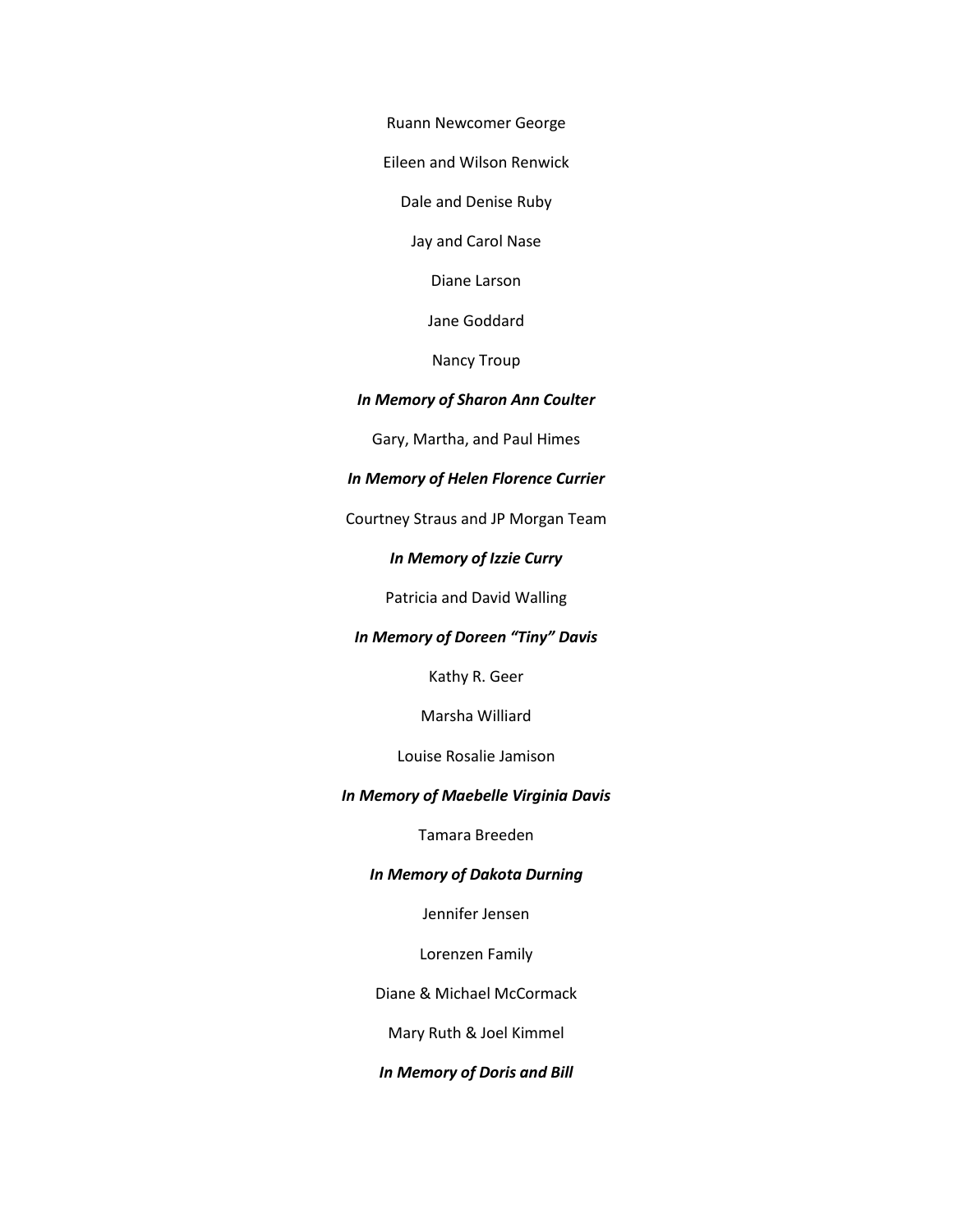## Donna Engle

## *In Memory of Arthur and Jack Ecibone*

William Sagle

## *In Memory of the Ecibone Family*

John Sagle

William Sagle

## *In Memory of Don Eichelberger*

Brenda Weller

## *In Memory of Judith A Ficklin*

Sheridan Rockwell

Linda DeLeshe

Lawrence Toth

Janet and Frank McDermott

Ralph Privee

Melvin Ficklin

Donald and Janice Stahl

Gloria Thatcher

Jerry Ficklin

## *In Memory of Shirley Ford*

James Speicher

## *In Memory of Charleigh Gregory*

Tawn Gregory

## *In Memory of Randy Griffith*

Boonsboro High School Class of 1977

Guy and Evelyn McMullan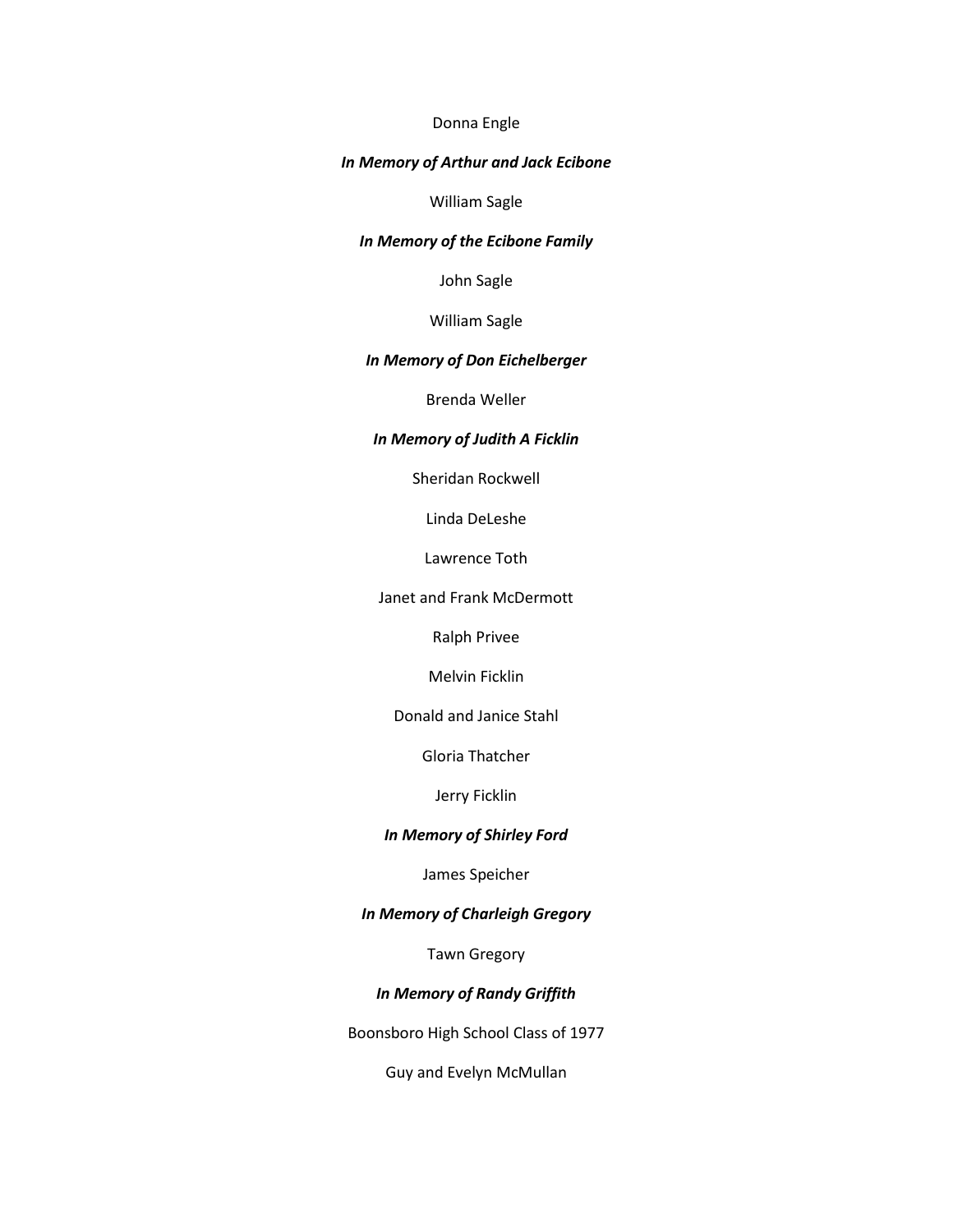### *In Memory of Tina Goetz*

Hope Michael

Lori Curbow

### *In Memory of Erik Gregg*

Tammy Kennedy

## *In Memory of Daniel Haggerty*

Carol Haggerty

## *In Memory of Doris Haines and Molly*

Beverly Abeles

## *In Memory of Carroll "Dick" Hann*

Kay Beatty

Jeff and Betsey Beatty

Mike Beatty

Dennis and Robin Haywood

Colleen and Leon Bowers

Candice Zodrow

## *In Memory of Mary Hart*

Betty Reeder, Terry Reeder, TJ Reeder, and dogs Jumbo and Junior

## *In Memory of Ray Hartle Sr.*

Bonnie Coulter

Cynthia Spinner

Bill and Bobbie Cameron, Dave, Amanda and Oliver Carey

Elaine Lutz

## *In Memory of Mary Henneberger*

Carol Pessagno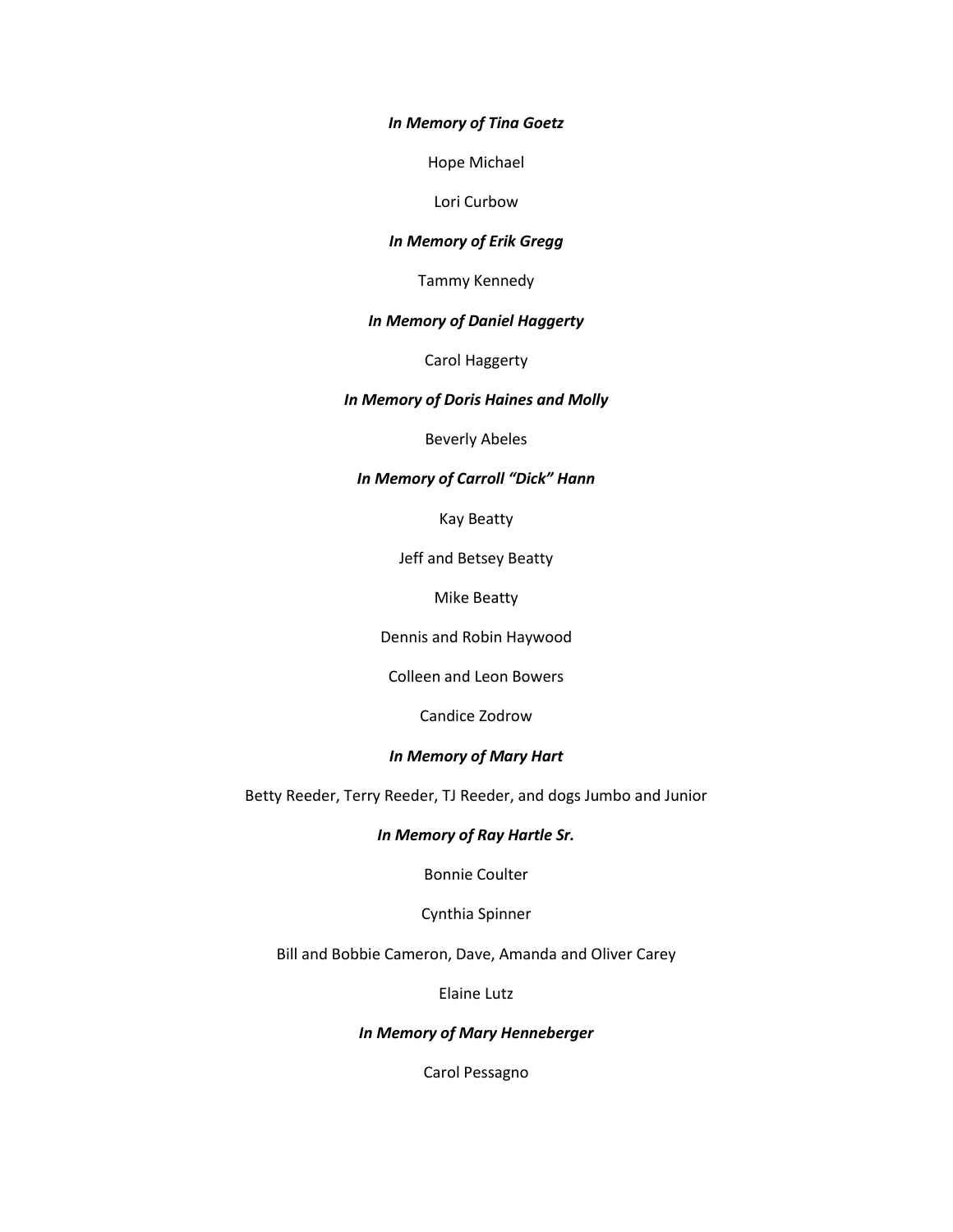#### Kim Jones

### Freda Wolfe and Diane Payne

Joan Dawson

Joyce S. Madden

Mary Jo Grimm

### *In Memory of Ralph Christian Hoover, Sr.*

Wes, Donna, Haley, Matt & Shane (Woof) Hoover

Jennifer, Gary, Michael, Jill, Katey and Sarah Hoover-Cooper

Gregory and Barbara Hoover

## *In Memory of Ruth Huber*

Mary Lou Griffin

Janet Obzut

Patricia Guazzelli

Washington County Health Department

### *In Memory of Donald A. Jack*

Ernest and Judith Barnhart

Thomas and Betty Jean Lynch

Ronald Clites and Carol McBride

Thomas Miller

## *In Memory of David "Artie" Lester Johnson*

Sherri Waltz and the staff at Meritus Health-Epic Project Team

## *In Memory of Marcy Kauffman*

Donna R. Kauffman

### *In Memory of Robin Keihl*

Hesco, Inc.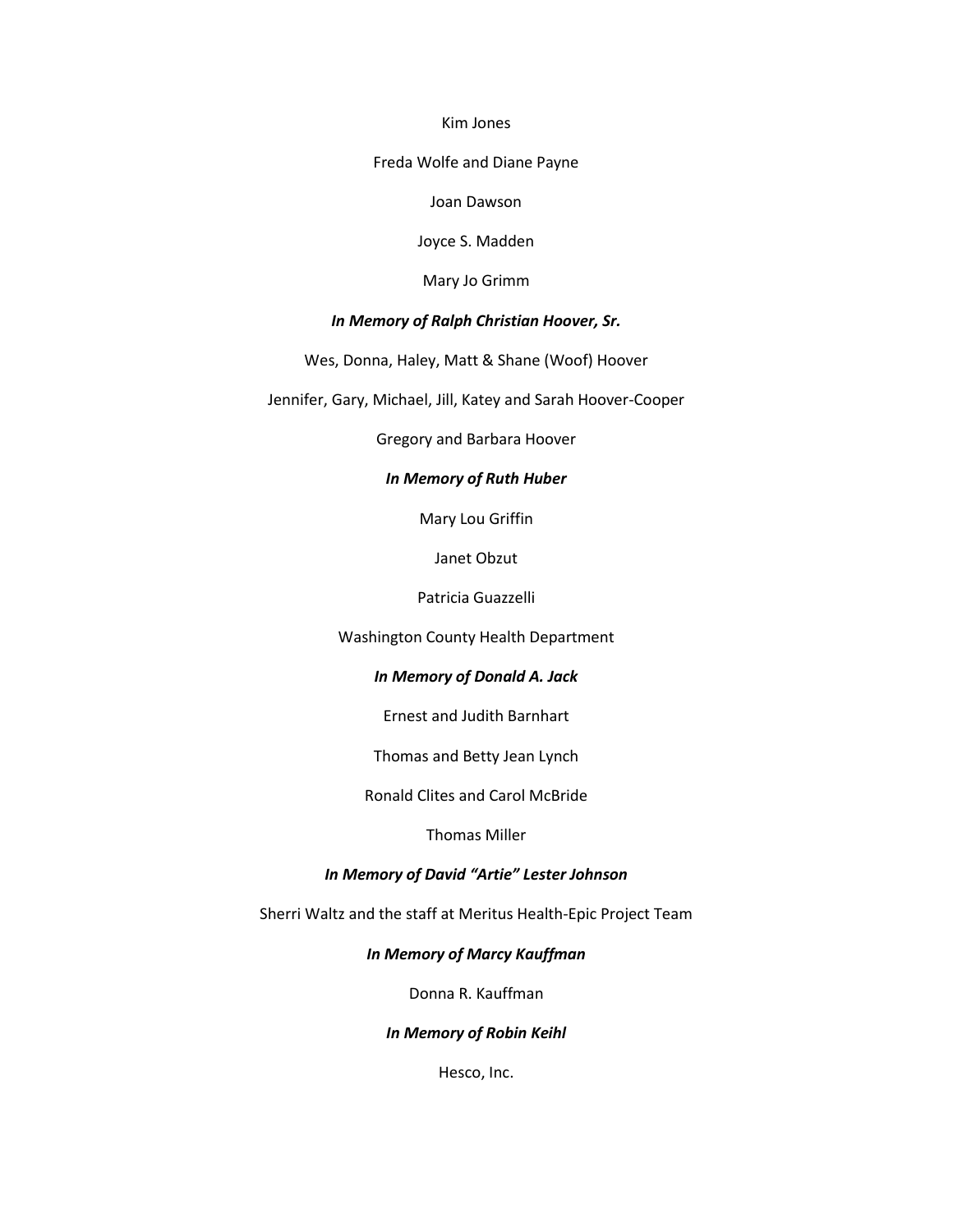#### Joyce Price

Bryan and Gay Yeatts

## *In Memory of John Kelly*

Harry and C. Louise Huntzberry

Patricia and David Muldoon

Goods Gardens & Greenhouses

### *In Memory of Eldon Keller*

Mary E. Wade

## *In Memory of Joann Keller*

Hagerstown Lioness Club

#### *In Memory of John Kelley*

Robert Walton

#### *In Memory of Robin Klaiss*

John Bradley

### *In Memory of Bob Kline, Jr.*

Crystal Kline

## *In Memory of Daniel Kline*

Kathryn and Edward Kline

#### *In Memory of Nellie Kline*

Rodney and Betty Saylor

Kathy and John Ramacciotti

## *In Memory of Roy Lee Larmore*

Jule Kaplan, Sharon Sparks, and Cathy Sparks Pierce

## *In Memory of Deborah Slick Lida*

Shari & Dave Adler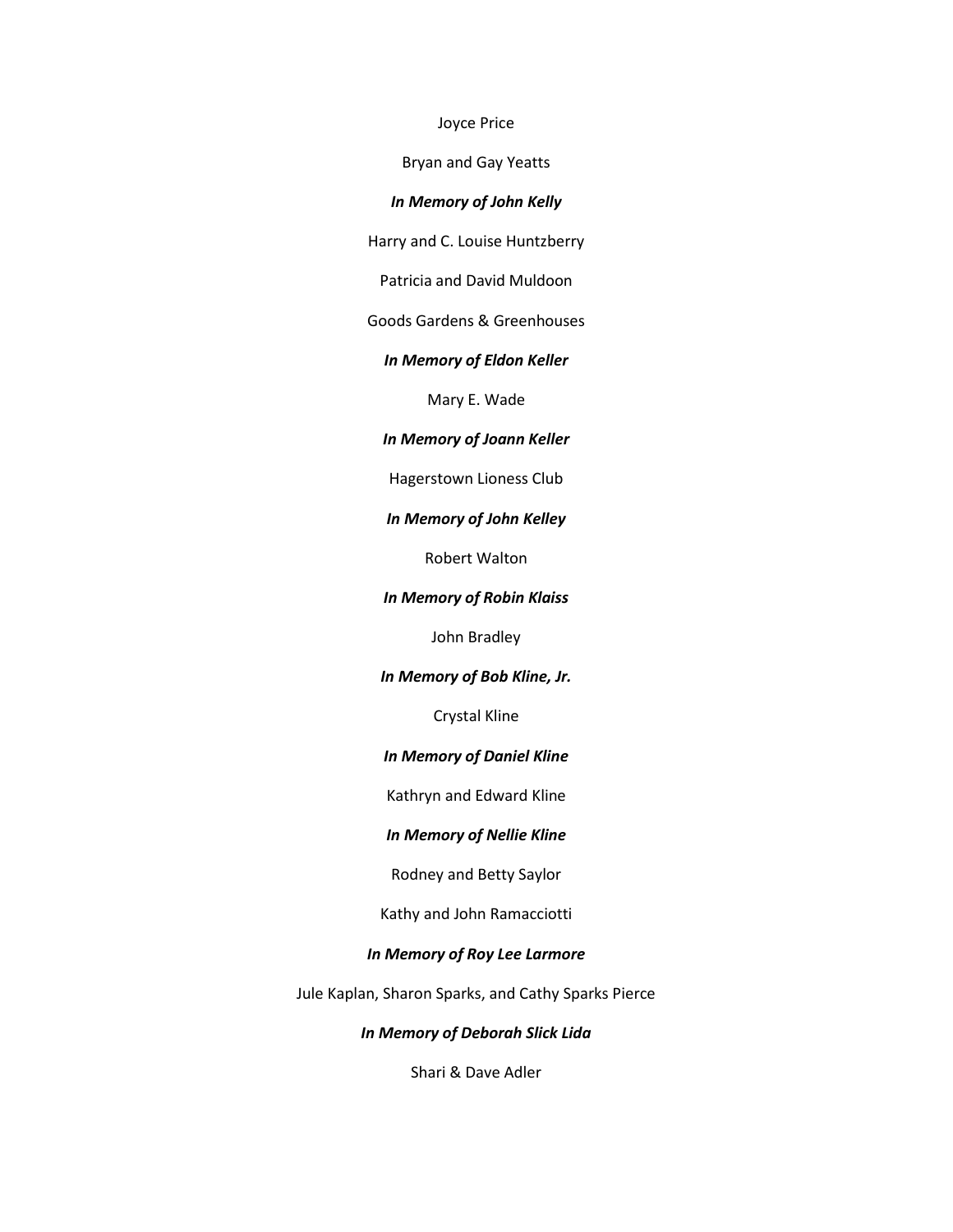Patricia Kirkpatrick

Sabine and Jeffrey Miles

## *In Memory of Wendi Long*

Terry and Joyce McClanathan

## *In Memory of Debra Lyons*

Susan Strobl

## *In Memory of Hilda Marks*

Teressa Preston

## *In Memory of Carol Martin*

Denise and Chris Joyal

## *In Memory of Patricia Joan Martin*

Tamara Hoffman

## *In Memory of Julie McClain*

Gary and Sue Fulk

Ray and Judy Fry

Barbara Layman

## *In Memory of Greg McIntosh*

Diane M McIntosh

## *In Memory of Teresa Meyers*

Brenda and William Blair

Megan Bogart

James D. Fisher, Jr

Carol Miller

Nihar Mohanty

William Muffi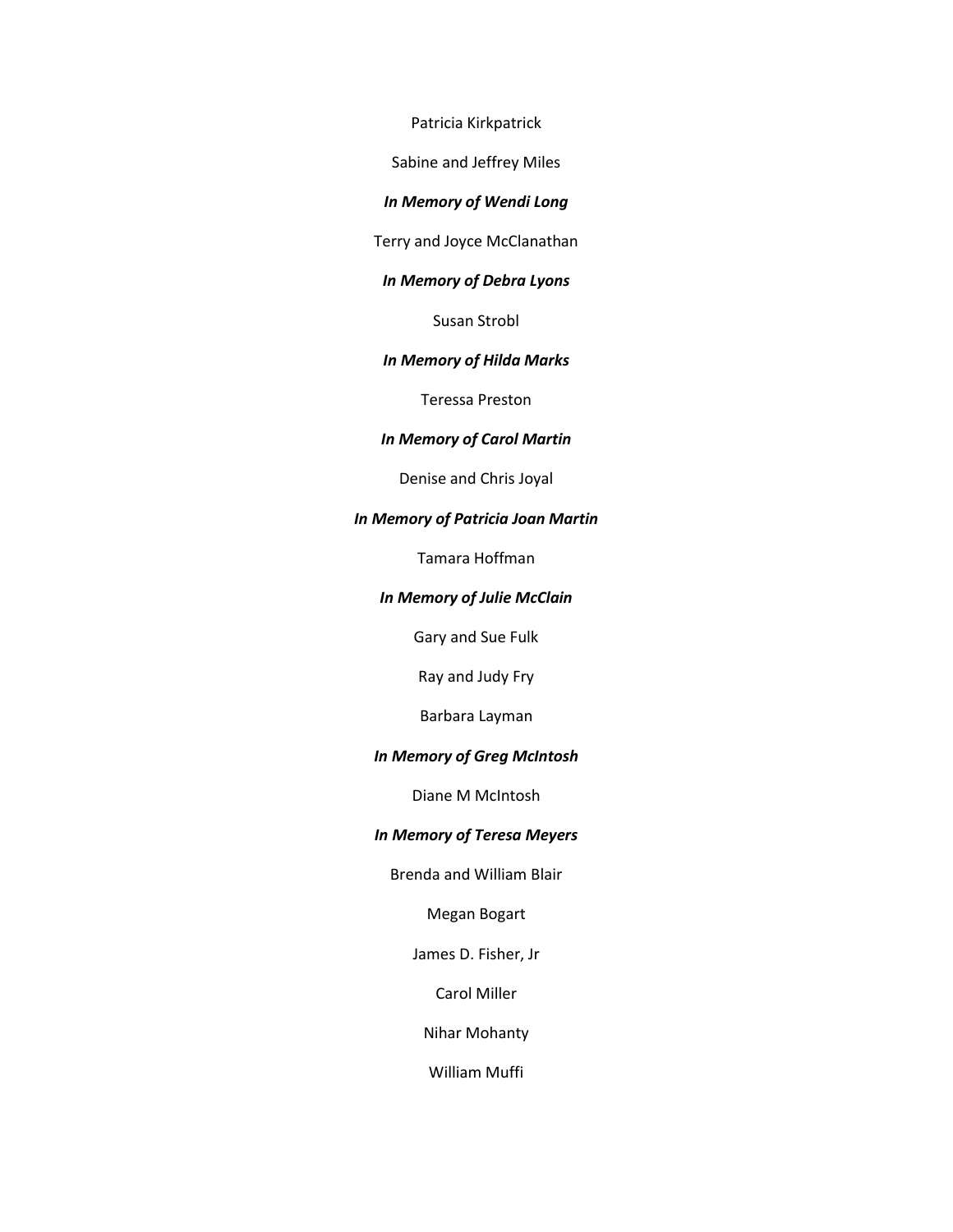Roxie Crist-Wiseman

### *In Memory of Gerry Miller*

Michelle Stevens

#### *In Memory of Scooter Mitchell*

Katie Mitchell

### *In Memory of Raymond Monninger*

Darlene Stoner

#### *In Memory of Fay Moser*

Bridget Moser

## *In Memory of Betty Moore*

William Fahrney

Meritus Medical Center Nutritional Services

## *In Memory of Nancy Naughton*

Jill Reddecliff

#### *In Memory of Susan Nicholson*

Emily Bannon

#### *In Memory of Mike O'Daniel*

Ramona Jones

#### *In Memory of Mark Okano*

Melissa A Warheit

## *In Memory of Jerry A. Osborne*

Frances Osborne

#### *In Memory of Betty Otto-Kretzer*

Jeffery and Marilee Kerns

Gerald and Diane Poling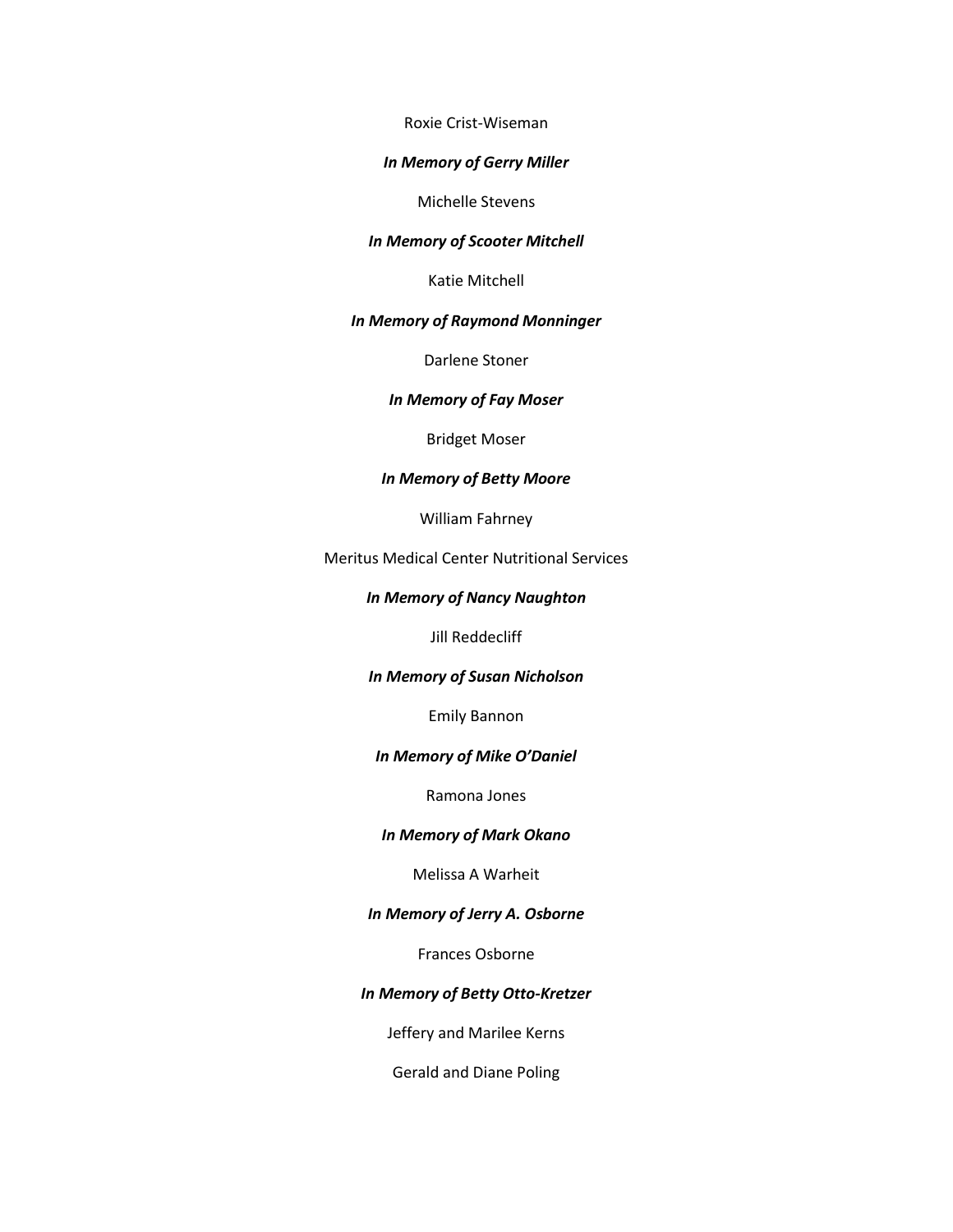Queen Esther Chapter #3, Order of Eastern Star

## *In Memory of Ronald Parks*

Maria Bresette

#### *In Memory of Jean Patton*

Brenden and Deborah Slifer

## *In Memory of Barb Powell*

Jackie Moses (Wards Group)

## *In Memory of Frederick Reel*

Carolyn Reel

## *In Memory of Dennis Reese*

McClellan Gun Club Inc.

## *In Memory of Doris Reynard*

Kingsley and Sharon Poole

## *In Memory of Warren Riggs*

Lou Troppman

## *In Memory of Ira "Dean" Riley*

Ella Ramacciotti

## *In Memory of Janice V. Sagle*

William Sagle

#### *In Memory of Janice and John W. Sagle*

William Sagle

## *In Memory of Richard Keith Schell*

Holly Johnston

Greg and Pam Young

Teresa and Steve Hose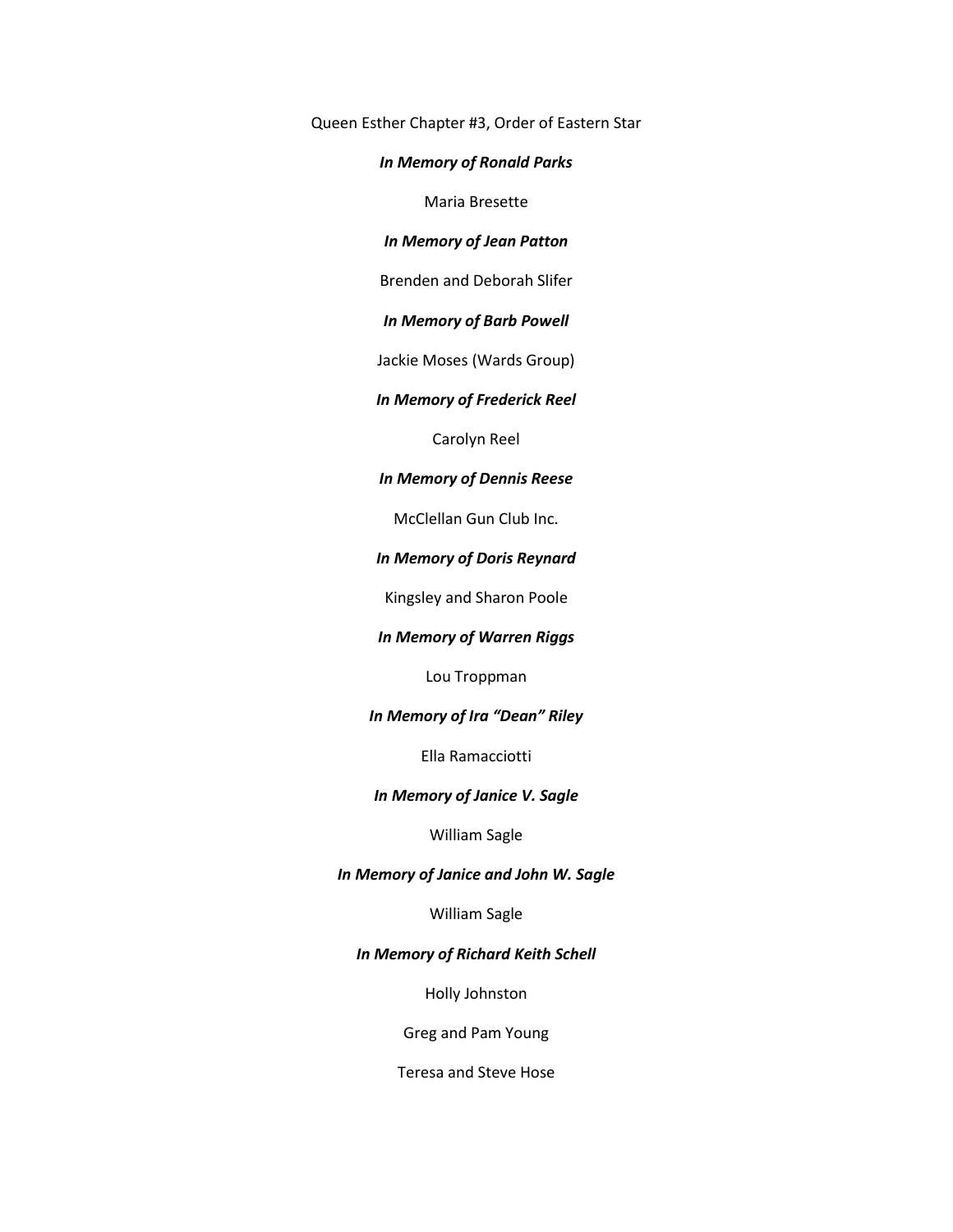Kathy Thornhill

Jennie and Gary Divelbiss

## *In Memory of Vincent Schoeck*

Barbara H. Burkhardt

## *In Memory of Joan Schrecengost*

Pelly Nicholson

Ella Mose

#### *In Memory of Catherine Schultz*

Mary Wade and Family

## *In Memory of Barbara Scott*

B.P. Lesky Distributing CO., INC.

## *In Memory of Earl Leon "Johnny" Small, Jr.*

Pam and Dana Kirkpatrick

## **In Memory of Blaine W. Smiley**

Wayne Wolfensberger

## *In Memory of Angela Smith*

Karen Dickie

## *In Memory of Evan R. H. Smith*

Sheridan Rockwell

## *In Memory of Linda Lee Black Smith*

Linda E. Black Fogle, Michael Black Junior, and Dustin Black

Penny Bryant

Vicki Grossnickle

Joyce M. Grossnickle

*In Memory of Dalen, Ellen and Dylan Snell*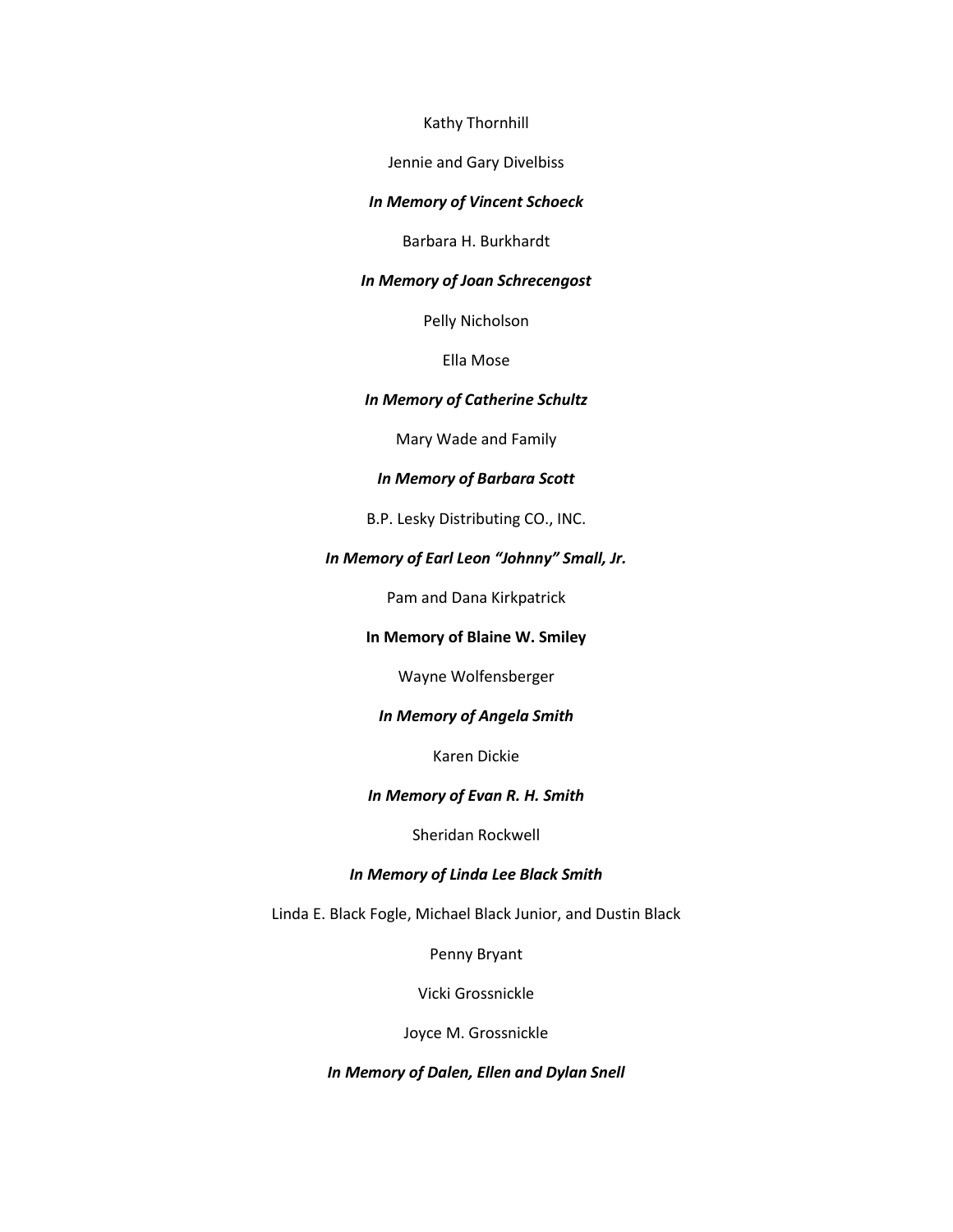Rebecca and Steve Trachsel

Pete Webber

## *In Memory of Dylan Snell*

Joseph Marshall

Pepsi Cola Family in NC

Jessica Dobbins

Patti Brown

#### Tracy Zamora

Aunt Dorothy, Aunt Norma and Cousins Carney and Peter

Sarah Pfertsh

Jason and Ebie Starling

Preston Button and "Bologna Town"

Jennifer Cox

Bridget Greene

Michael Cazares

John and Patricia Campbell

Michael and Beth Everhart

Katie Younkins

The Roberts Family

The Kingman Family

## *In Memory of Ellen Baker Snell*

Lindsay Coleman

Stephen Boileau

Joseph Marshall

Pepsi Cola Family in NC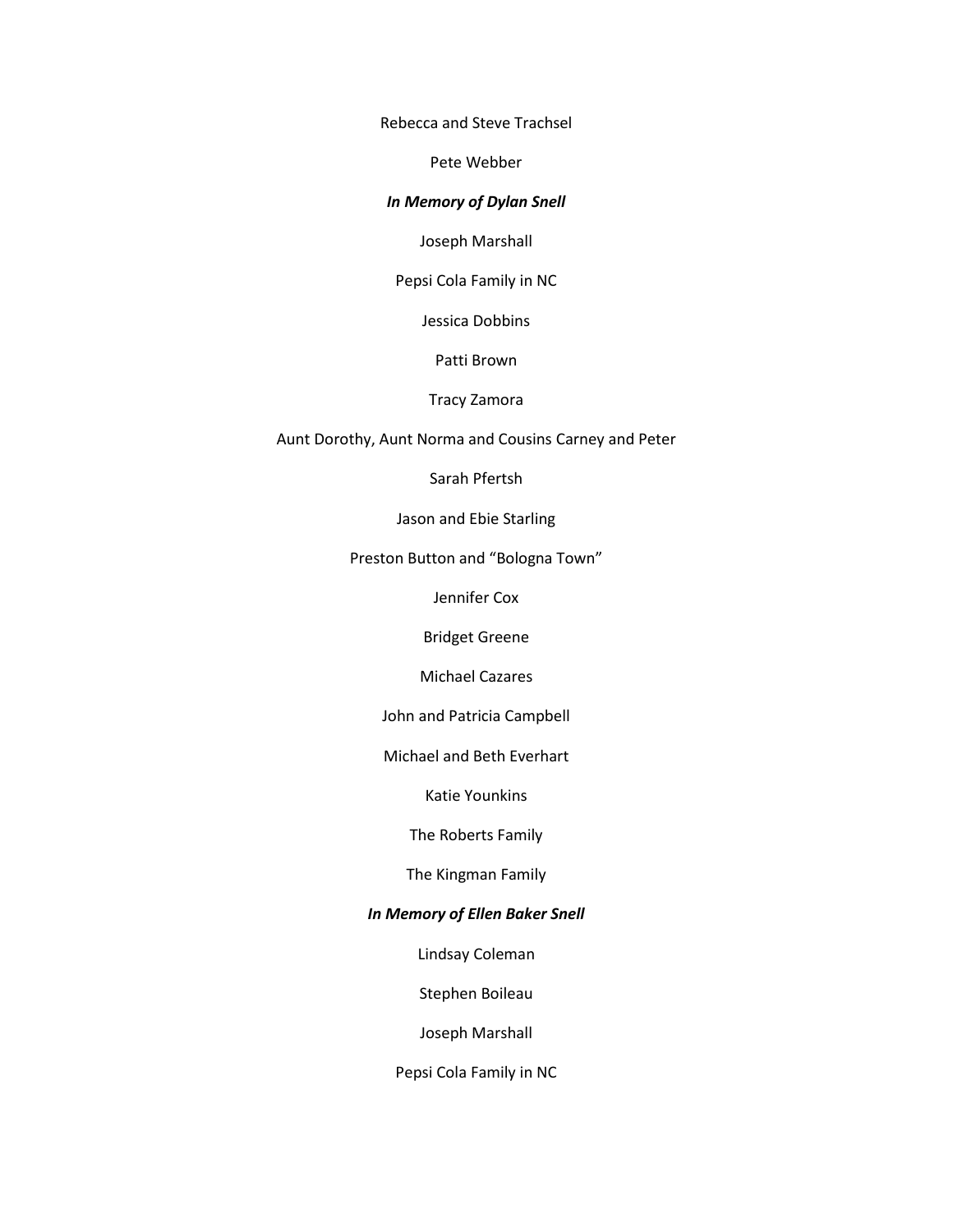Bridge, Missy and the Pepsi Direct Family

Jessica Dobbins

Patti Brown

#### Leslie Snowdon-Jones

Aunt Dorothy, Aunt Norma and Cousins Carney and Peter

Mary Ann Payne

Sarah Pfertsh

Jason and Ebie Starling

Preston Button and "Bologna Town"

Charles and Joan Cirillo

Bruce and Barb McCarthy

Michael Cazares

Linda Jestin

John and Patricia Campbell

The Roberts Family

The Kingman Family

Amy Mason

## *In Memory of John Oliver Snyder Jr.*

Mary Lou Hollingsworth

Lloyd & Wanda Snyder

Strait Steel, INC.

## *In Memory of Susan Snyder*

Boyd and Denise Michael

Jordan Butler

## *In Memory of the Spano Family*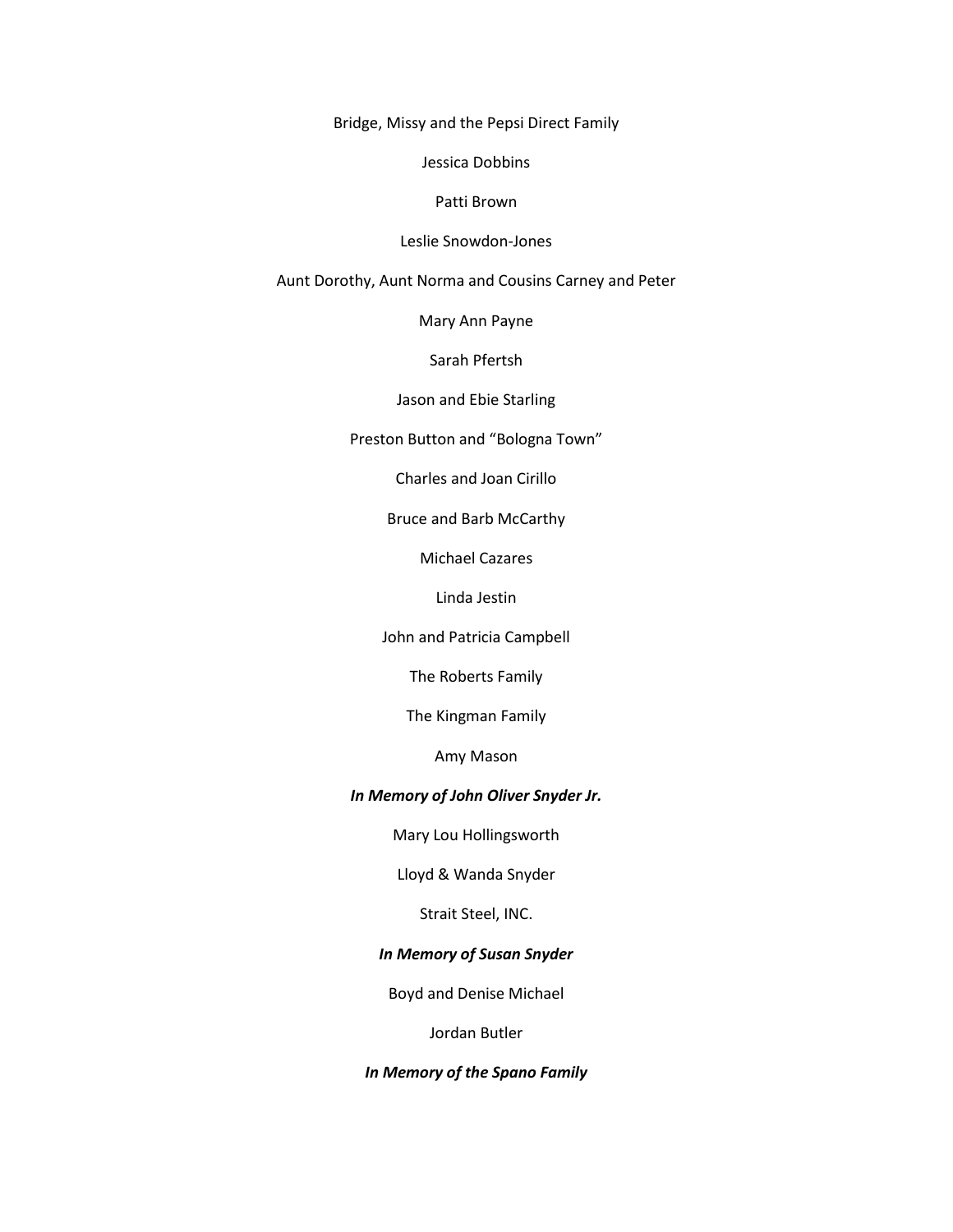#### Nina Spano

## *In Memory of Fred Starsinic*

Susan Starsinic

## *In Memory of Nickolas and Clifford Staley*

Carolyn Staley

## *In Memory of Vicki Thacker*

Carly Yost

## *In Memory of Mona Thatcher*

Brenda Taylor

## *In Memory of Philip Tumbareloo*

Elvira Barth

#### *In Memory of Terry*

Darlene Ficklin

## *In Memory of Betty Uebel*

Rick Miles

## *In Memory of Tony Upchurch*

John and Althea Rase

## Wanda and Ray Winner

#### *In Memory of John David Valentino*

Karen Blackwood

Steve Burke

Gloria Miller

Suzanne Koppanen

Norma Emery

Carly Snyder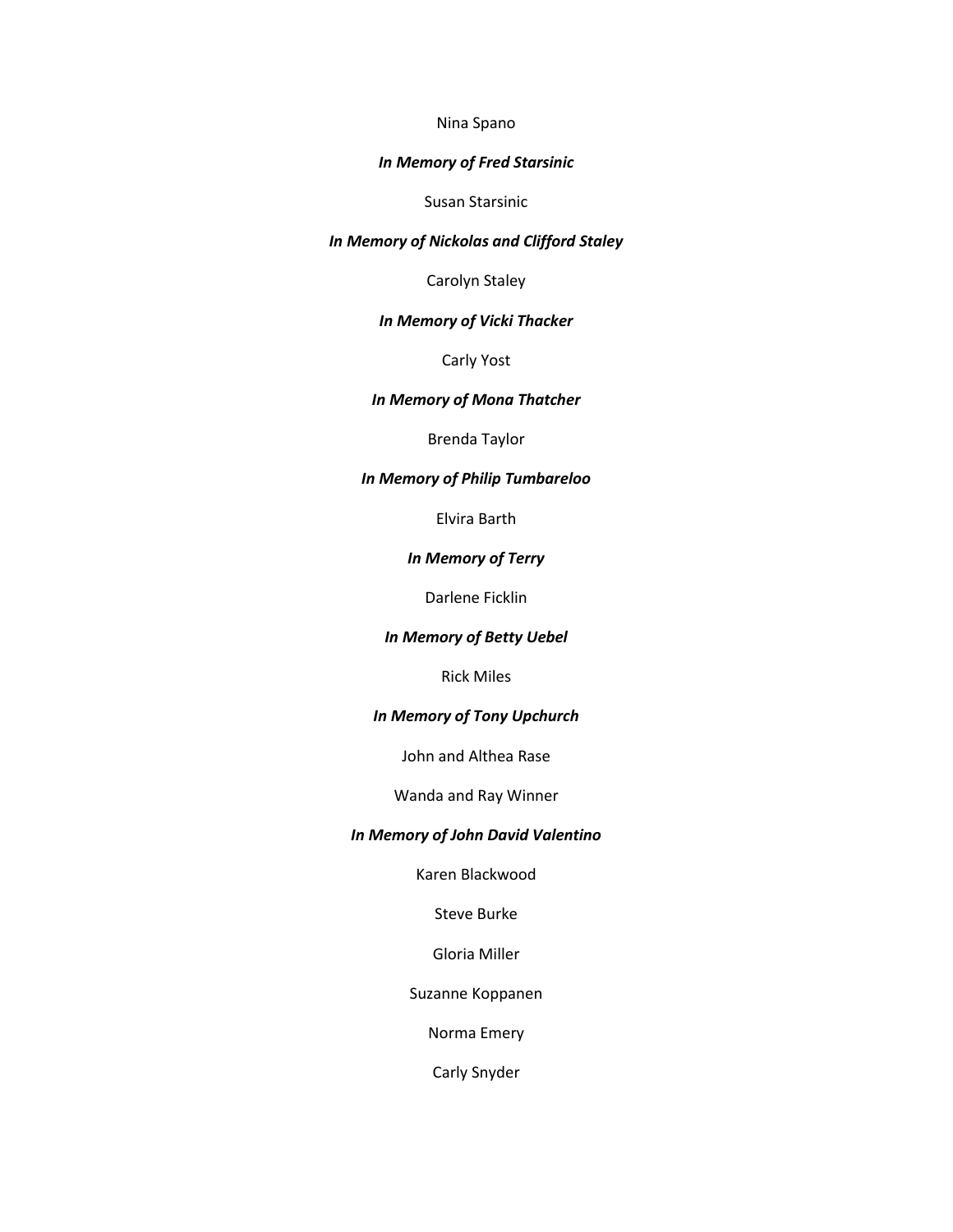Janece Buck

Vicki Mayer

Janet Korn

#### *In Memory of Diane Van Eykelbosch-Parsons*

Nancy Rouse

#### *In Memory of Father Joseph L. Villa*

Teresa Thixton

## *In Memory of Geraldine Weaver*

Mary Canady

## *In Memory of Brian A. Whalen*

Beth and Rob Ferree

## *In Memory of Earnest Freeman "Jack" White*

Linda Ebersole

Mary Jane Blickenstaff

Stacy Martin, Chris, Matt, Josh, and Duncan

## *In Memory of Linda Wilhide*

Dorothy Shives and Kathleen Everline

## *In Memory of Cheryl Wilson-Duer*

Beverly Grimes

#### *In Memory of Connie Wilson*

Betty M. Biser

Russell Smith

Sharon Clevenger

Betty J. Taylor

## *In Memory of Molly Wolfe*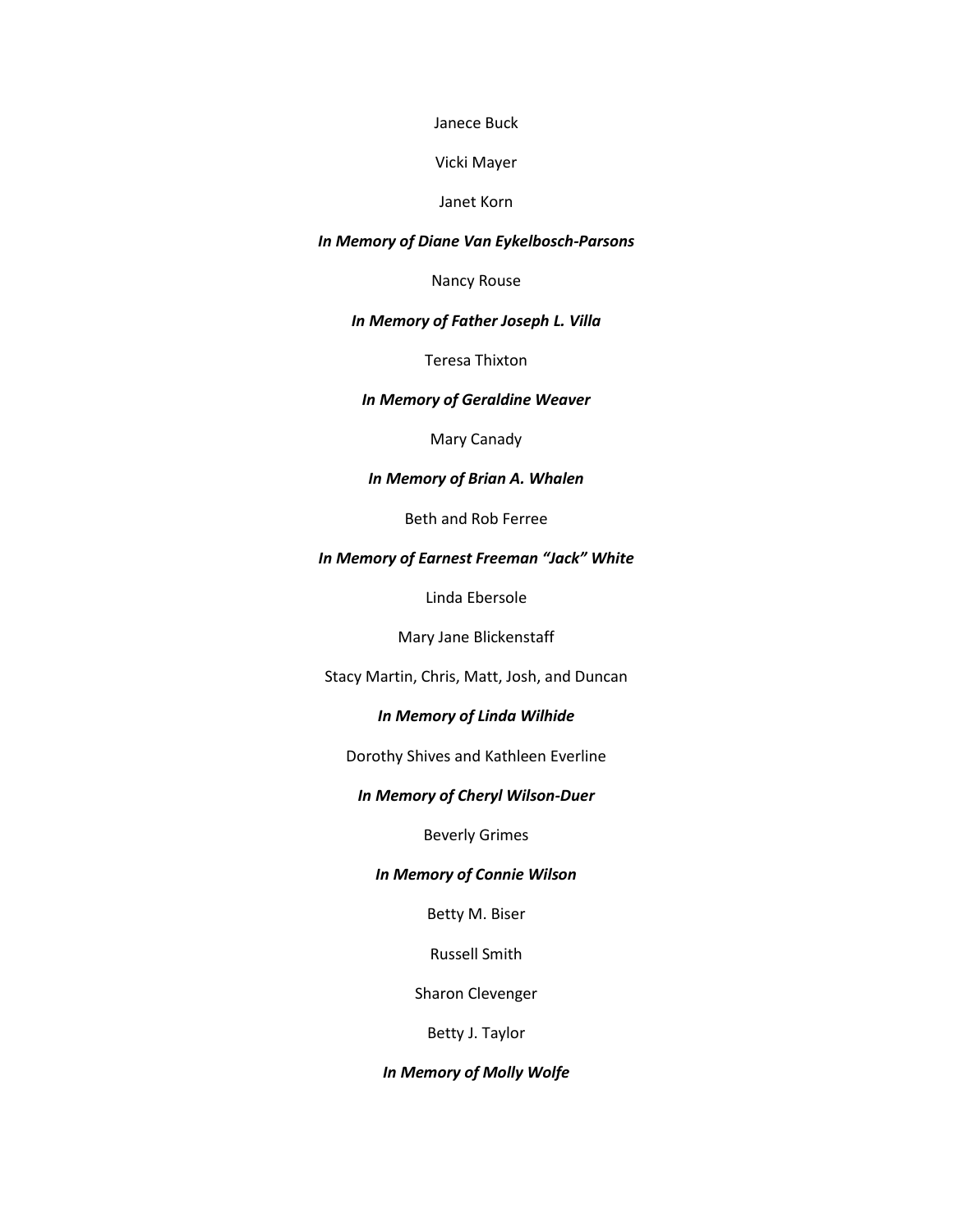Shana Tobar

Jessica Walberg

#### Jacki Howett

#### Hal and Stacey Hammond

Joseph Gwinnutt and Ann Shilling-Gwinnutt

## *In Memory of Sheila Wolfe*

Melissa Hahn

Smith Elliott Kearns & Company

William and Rebecca Fritts

## *In Memory of Rebecca Ellen "Becky" Wolford*

Brooke Grove Foundation

Rayetta Schetrompf

Mary and Merrill Lynch

Keith and Penny Beaver

### *In Memory of Janet Louise Young*

Kendra Gibson

## *In Honor of "all the animals who give us unconditional love"*

Courtnay Phillips Sahaydak

#### *In Honor of "All our fur babies"*

Tamara Breeden

## *In Honor of Pets "Alaska and MJ"*

Sofia and Lilah Placko

## *In Honor of Pet "Baby"*

Bobbi Renner

## *In Honor of Pet "Baxter"*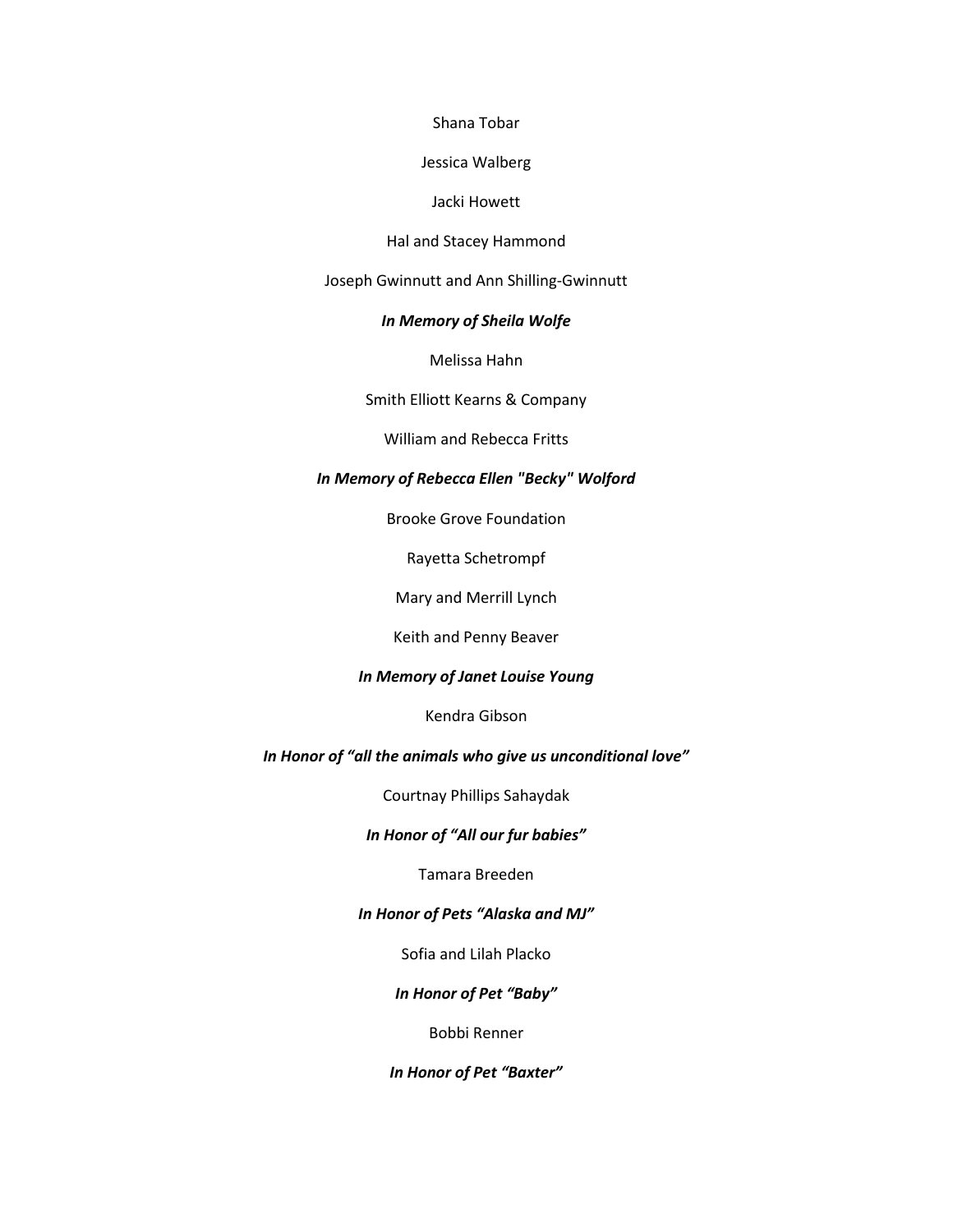Emily Soffe

*In Honor of Pet "Bella"*

Kelli Strauss

*In Honor of Pet "Ben"*

*In Honor of Pet "Brindle"*

Keven and Margaret Munroe

*In Honor of Pet "Bumper"*

Karla Robeson

## *In Honor of Pet "Captain"*

Emily McDonell

#### *In Honor of Pet "Chance"*

Paty Walling

## *In Honor of Pet "Domino"*

Rick Keyes

## *In Honor of Pet "Duke"*

Lilly Hope

#### *In Honor of Pet "Ellie"*

Lori Zimmerman

#### *In Honor of Pet "Emma"*

Ann Selnick

## *In Honor of Pet "Frosty"*

Debbie Dawson

## *In Honor of Pets "Gabriela, Diesel and Blue"*

William Bland

*In Honor of Pet "Herbie"*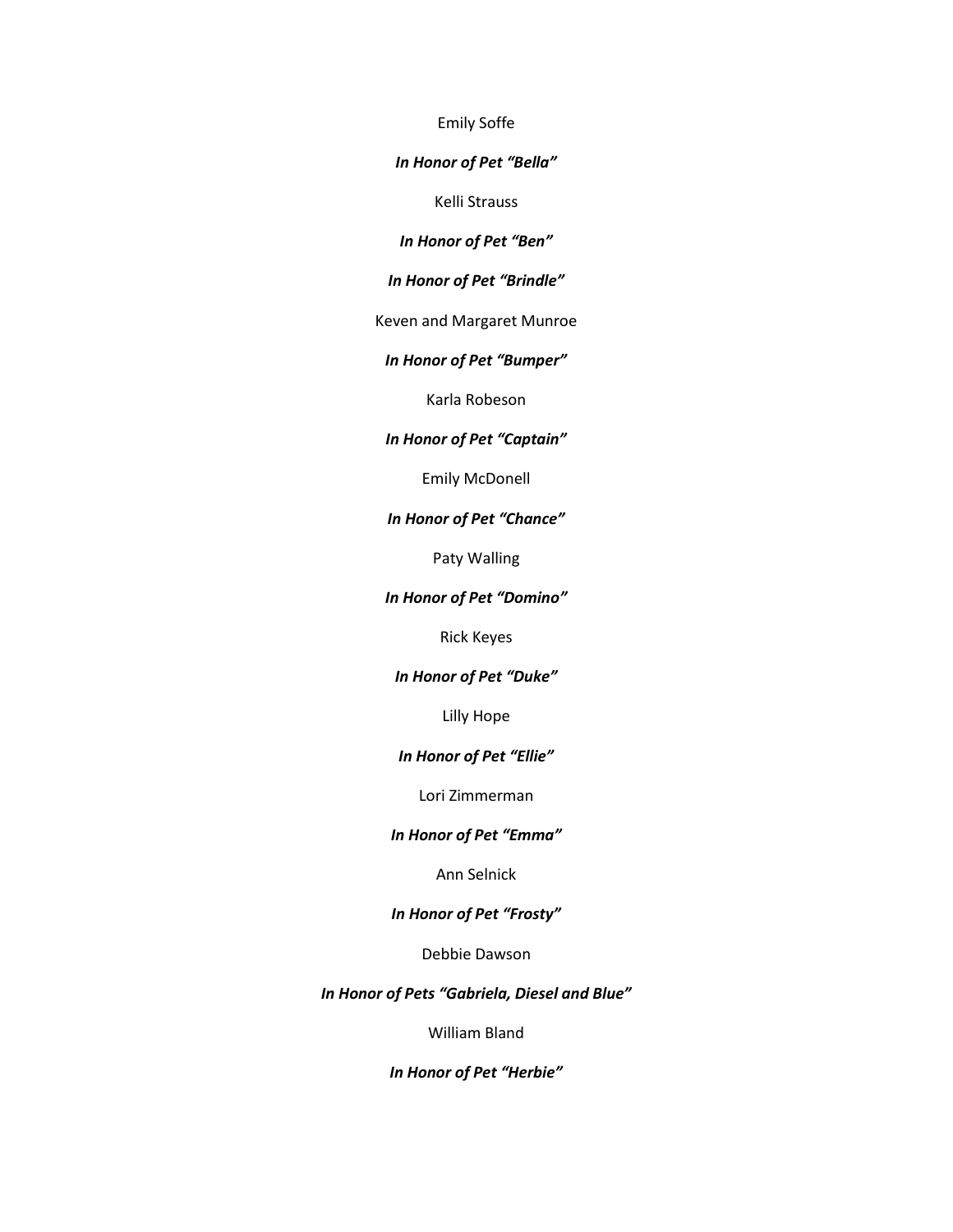## Carol Eckart

#### *In Honor of Pet "Honey"*

#### Brenda Smith

## *In Honor of Pets "Honey and Sebastian"*

Greg and Elaine Rotz

### *In Honor of Pet "Huggie Bear"*

Margaret Thomas

Peg Leavens-Thomas

### *In Honor of Pet "Jessie"*

Katherine Fishburn

### *In Honor of Pet "K.C."*

Deana Crider

### *In Honor of Pet "Kessie"*

Bridget Lonergan Hill

## *In Honor of Pet "Lily Mae (BeBop)"*

Ranee Baker

## *In Honor of Pets "Loulou, Hocus Pocus, Rosie, and Abracadabra"*

Kaitlin Gertz

## *In Honor of Pet "Luckydog Bigi"*

Albert, Carol, and Anthony Bigi

## *In Honor of Pet "Lucy"*

Teri and Kevin Collins

## *In Honor of Pets "Luke and Leia Simko"*

### Barbara Bussard

*In Honor of Pets "Macy, Mandy, Cassie, Josie, Summer, and Shelby"*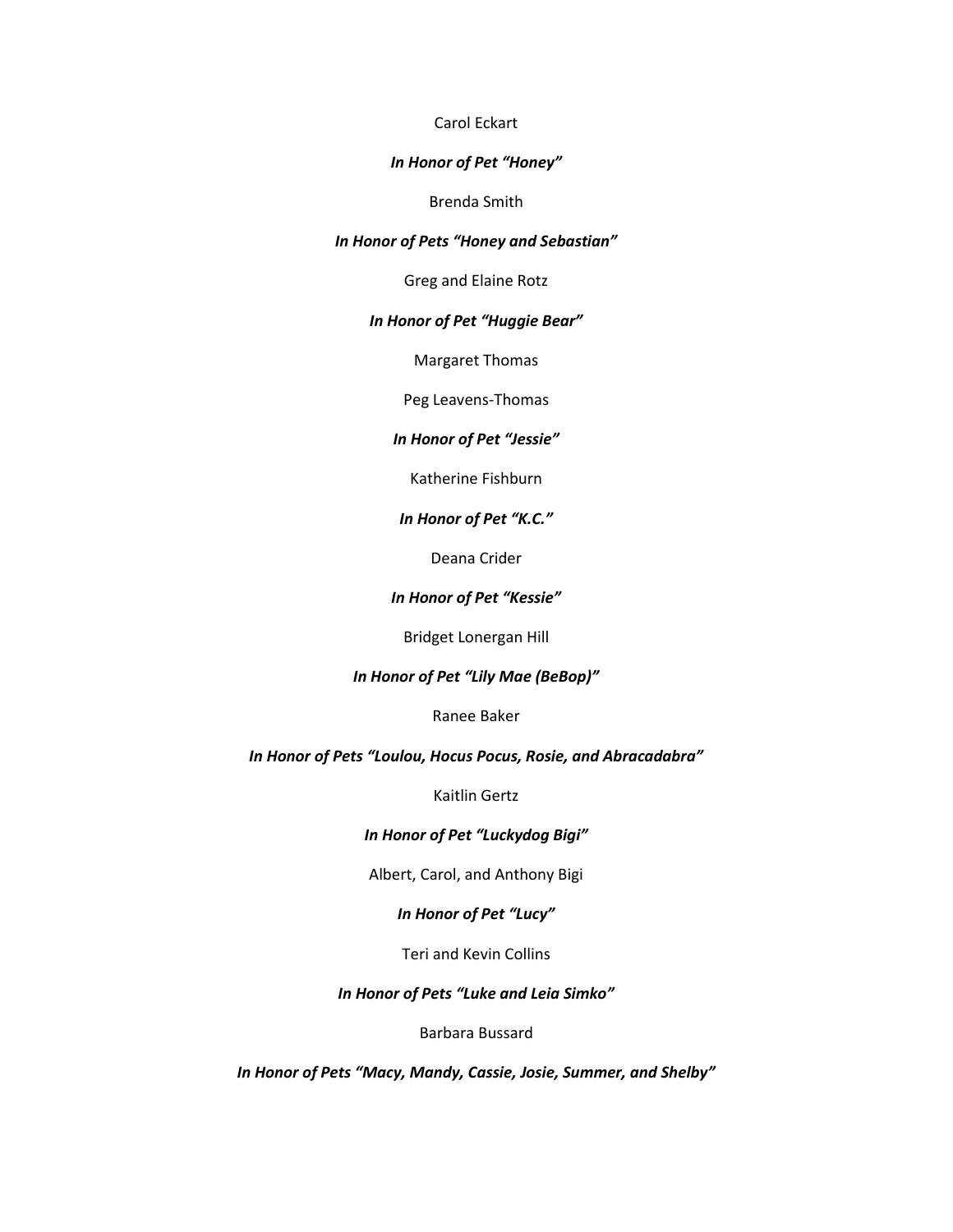#### Amy Scriever

## *In Honor of Pets "Maggie and Laura"*

Brenda Manspeaker

## *In Honor of Pet "Mika"*

Tom and Barbara Henderson

Mimi Dickinson

## *In Honor of Pet "Milo"*

Darlene Ficklin

#### *In Honor of Pet "Mollie"*

Lois Harbaugh

#### *In Honor of Pet "Nemo"*

Cheryl Oswald

#### *In Honor of Pet "Nugget"*

Todd and Kendra Baer

## *In Honor of Pet "Odie"*

Pam Wilfong Nelson

#### *In Honor of Pet "Paisley"*

Diane Riley

## *In Honor of Pets "Peanut, Reno and Clea"*

Anonymous

## *In Honor of Pet "Pippi"*

Karen Mathers

## *In Honor of "Petie, Oberon and Beauregard"*

Audrey Scanlan-Teller

*In Honor of Pets "Rhys, Badden, Wren, and Cadi"*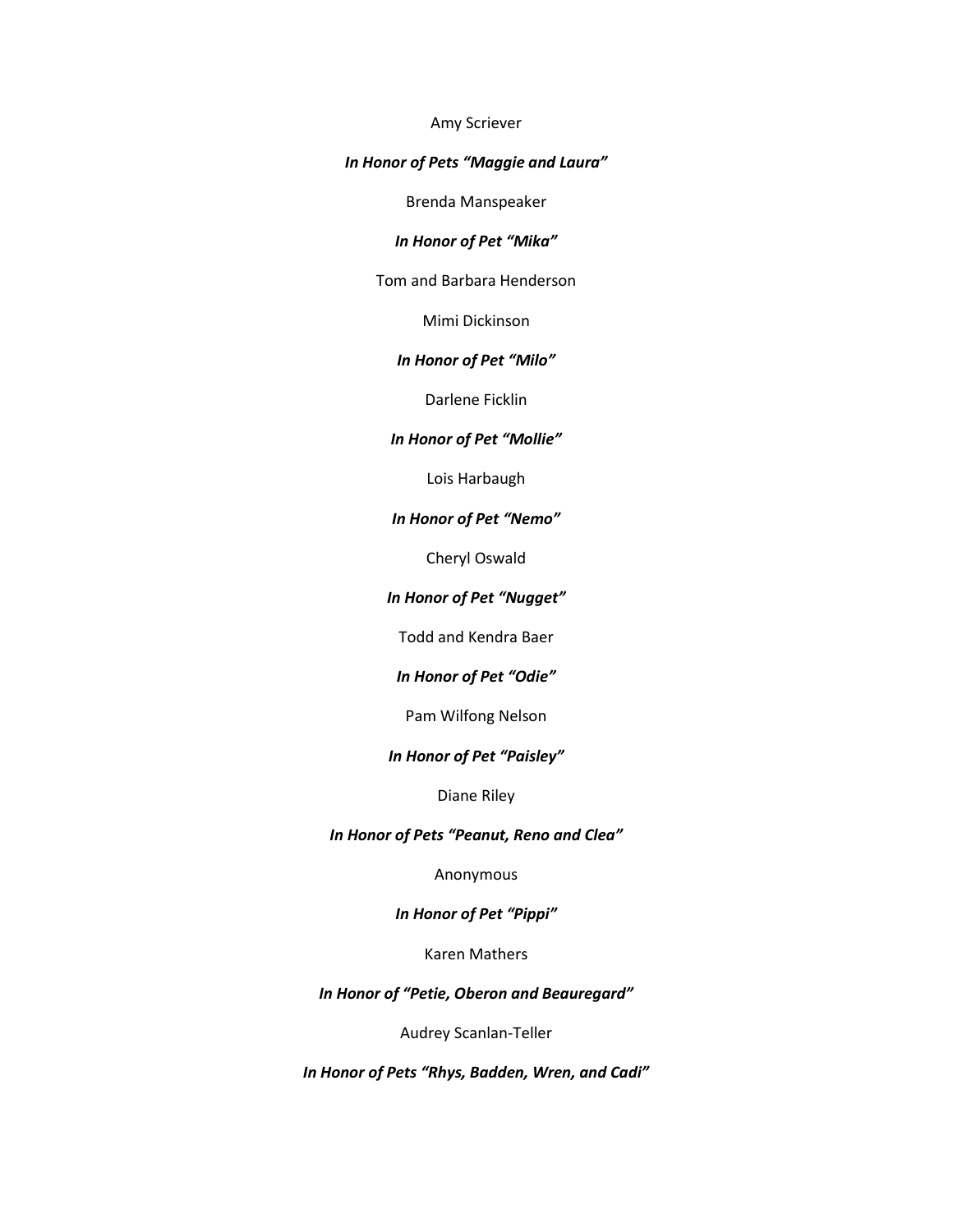Kimberly Jones

### *In Honor of Pet "Rosie"*

Stephanie Godsey

## *In Honor of Pet "Soda Pup"*

Deann Wolfe

Jale Mesen Breidenstein

Steven and Leslie Scott

Sonja Moore

Stephanie and Patricia Hepperle

Cathi A Pyle

JoAnn Hevey

Sonja Moore

Cheri Kindred

Grace Hauver

## *In Honor of Pet "Steve Irwin"*

Karla and Bob Davis

## *In Honor of Pet "Trench"*

Nikayla Broadus

#### *In Honor of Pet "Torrey"*

Leslie Karcher

## *In Honor of Pets "Whiskey and Ryely"*

Mr. and Mrs. Randy Brumbelow

## *In Honor of Pets "Zoey and Ryder"*

Danielle Popp

*In Honor of "Pit Bulls"*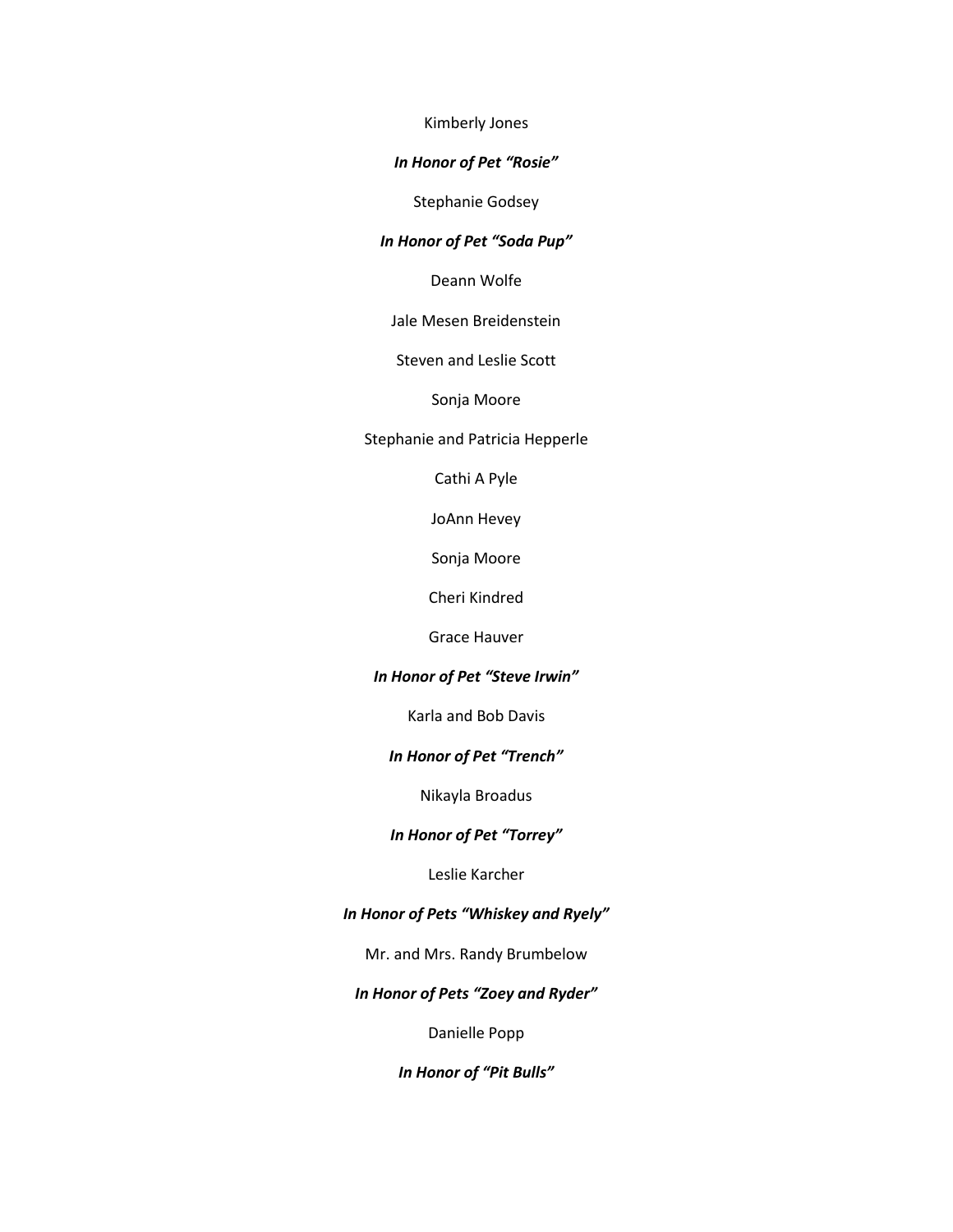#### Amy Pergosky

### *In Honor of Allen and Gareth Jones*

Chris Jones

#### *In Honor of Chase & Sarah*

Rose Shives

#### *In Honor of Doug and Betty*

Natasha Arnall

*In Honor of Helen*

Therese Brahlek

*In Honor of Keely*

Nancy Neubauer

*In Honor of Robby*

Melanie Devilbiss

*In Honor of Tori*

Linda Fields

*In Honor of Her Coworkers at The Arc of Washington County:* 

*Troy Van Scoyoc, Michael Kipe, Shane Williams, Janis Williamson, Michael Burger, Jessa Rodrigues, HR Intern (new), Dan Vannoy, Teresa Kight, Cheryl Kreiser, Lisa Churchey, Mark Bartik, Jeannette Hansford, Noelle Reed, Courtney Rowe, Cheree Ragland, Samelia Minnich, Sharon Stambaugh, Mary* 

*Rice*

SueAnn McKendrick

#### *In Honor of Tom and Barbara Albrecht*

Stephanie Malcom

## *In Honor of Peter Anderson*

Carson Wealth Management Group

### *In Honor of Tammy Anderson*

Carson Wealth Management Group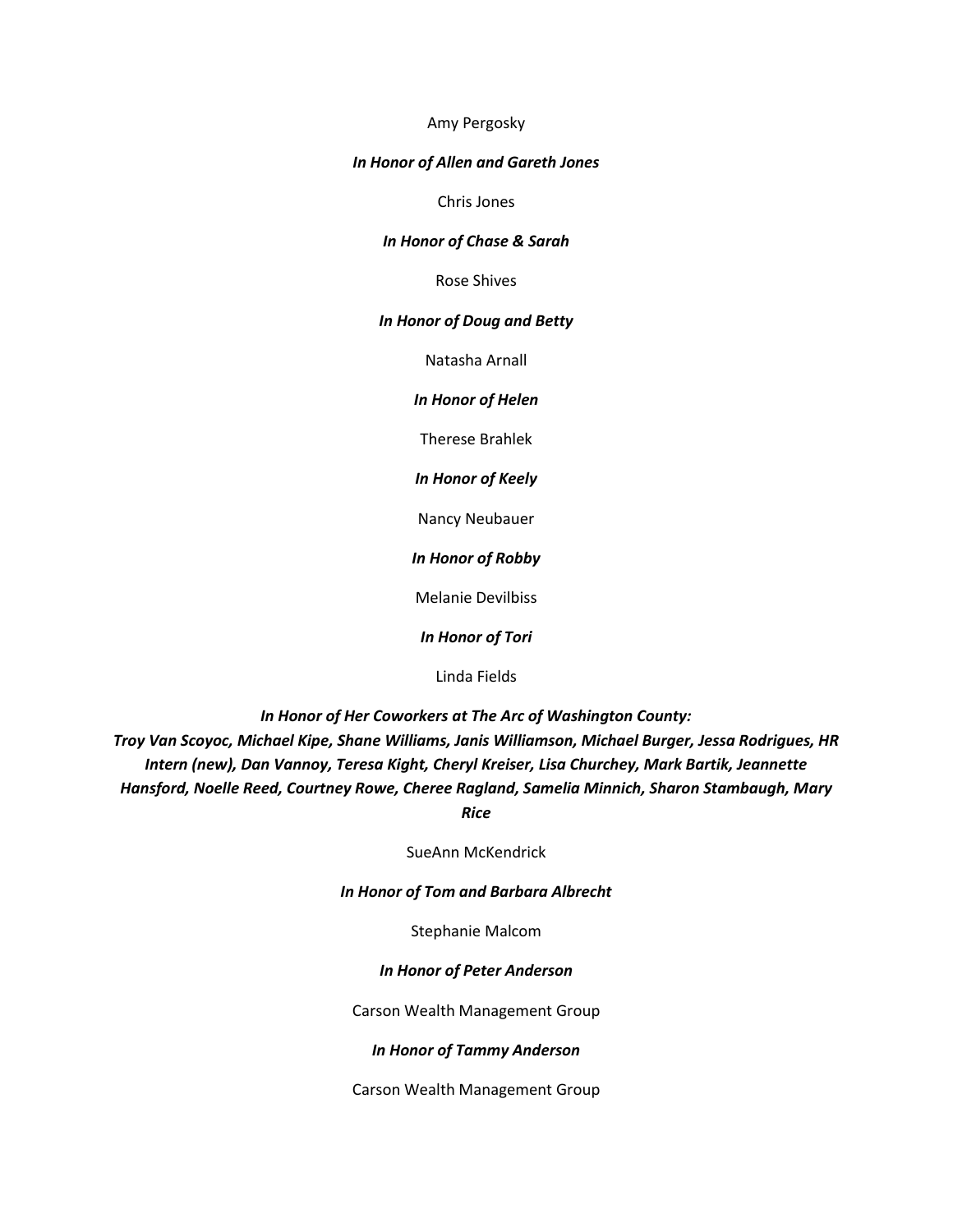#### *In Honor of John Angle*

Judy Karn Howell

*In Honor of Edward Asper, Jr.*

Carson Wealth Management Group

*In Honor of Lisa Asper*

Carson Wealth Management Group

*In Honor of Nelson Baker*

Carson Wealth Management Group

*In Honor of Kim Barnhart*

Maeve McGrath

*In Honor of Diane Barron*

Carson Wealth Management Group

*In Honor of Keith and Penny Beaver*

Tammy Beaver

*In Honor of Mr. and Mrs. Roger Becker*

Carson Wealth Management Group

*In Honor of Sandra Becker*

Carson Wealth Management Group

*In Honor of Charlotte Bendell*

Mary Crumrine

*In Honor of Colin Berry*

Richard and Pamela Berry

*In Honor of Ricard Berry*

Melissa Thompson

*In Honor of W. Robert Bloyer*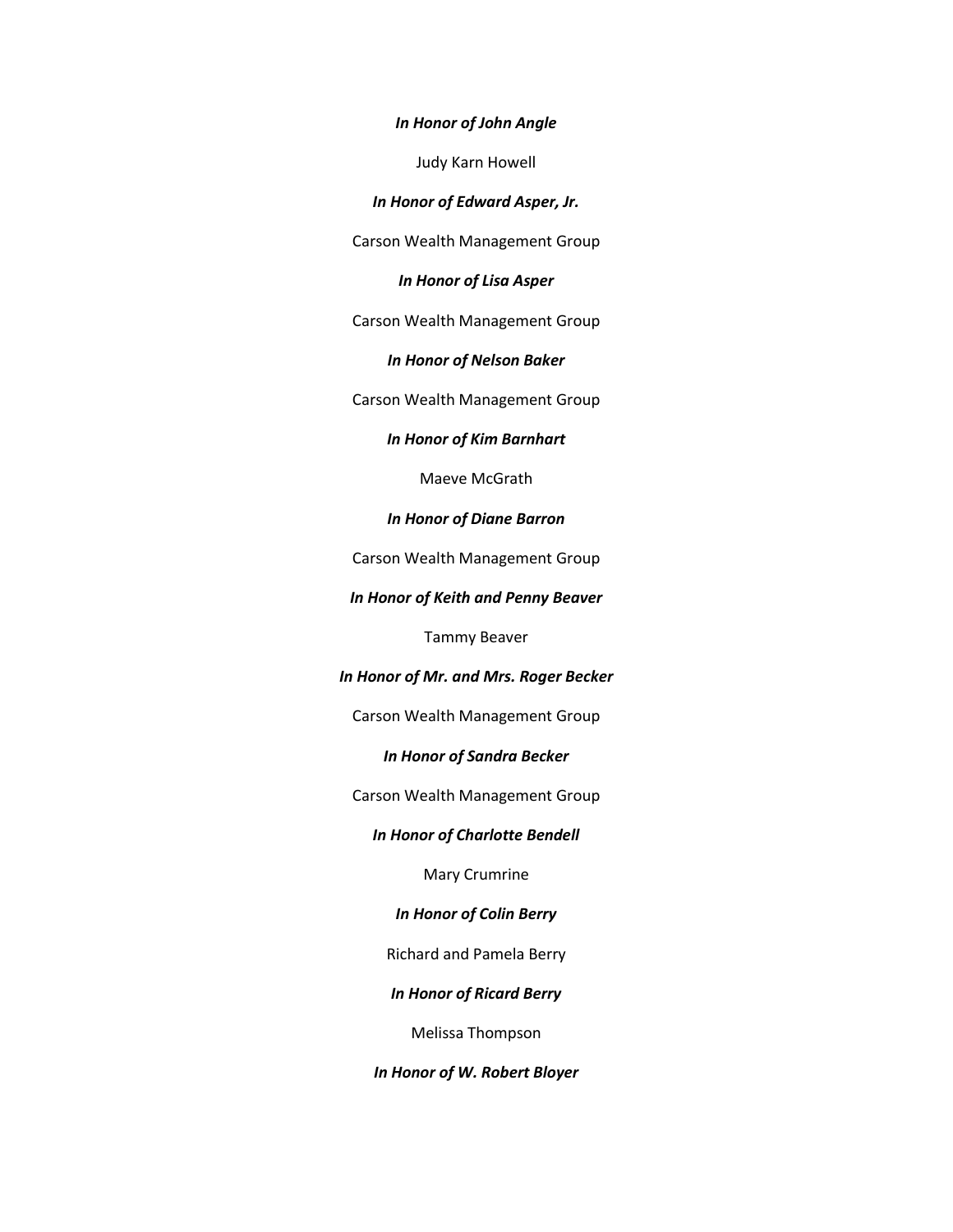#### Linda R. Bloyer

## *In Honor of Colleen Bowers Father*

Kim Pozzouli

#### *In Honor of Michael Brandenburg*

Dawn Orris

## *In Honor of David and Lynda Bradley*

Carson Wealth Management Group

#### *In Honor of Lynda Bradley*

Carson Wealth Management Group

## *In Honor of Joshua Brooks*

Stephen Brooks

#### *In Honor of Laurel Brown*

Michelle Vaughn

*In Honor of Parker Brown*

Mary Sawyer

#### *In Honor of Doris Cannon*

Colleen Cannon Augustine

## *In Honor of George Chirdon*

Carson Wealth Management Group

## *In Honor of Traza Chirdon*

Carson Wealth Management Group

## *In Honor of Camden and Taylor Clark*

Debra Campbell

## Erin Clark

#### *In Honor of Paula Clark*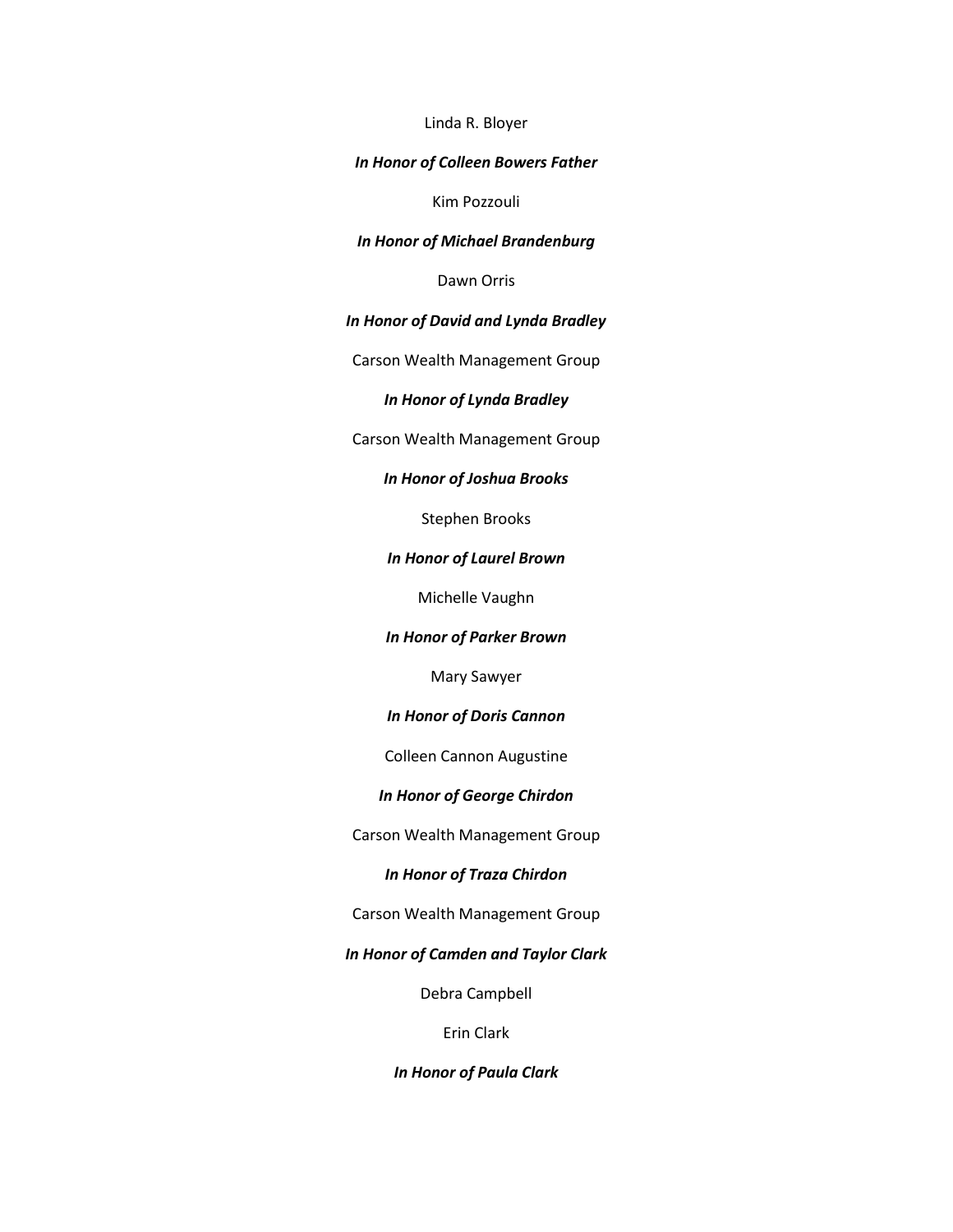## Valerie Watts

### *In Honor of Raegon Burnie Clutz*

Carson Wealth Management Group

#### *In Honor of Susan Clutz*

Carson Wealth Management Group

### *In Honor of Frankie Corsi*

Carson Wealth Management Group

*In Honor of Keith Corwell*

Carson Wealth Management Group

## *In Honor of Melissa Corwell*

Carson Wealth Management Group

## *In Honor of Mr. and Mrs. William Cross*

Carson Wealth Management Group

### *In Honor of Pamela Deal*

Carson Wealth Management Group

## *In Honor of Susan DeFelice*

Bethany Beyer

## *In Honor of Reggie Enders*

## Aaron and Lisa Nickas

#### *In Honor of The Gearhart Family*

Frederick R Cialli Jr

## *In Honor of Robert Goetz*

Carson Wealth Management Group

## *In Honor of Dane Graves*

Kelly Morton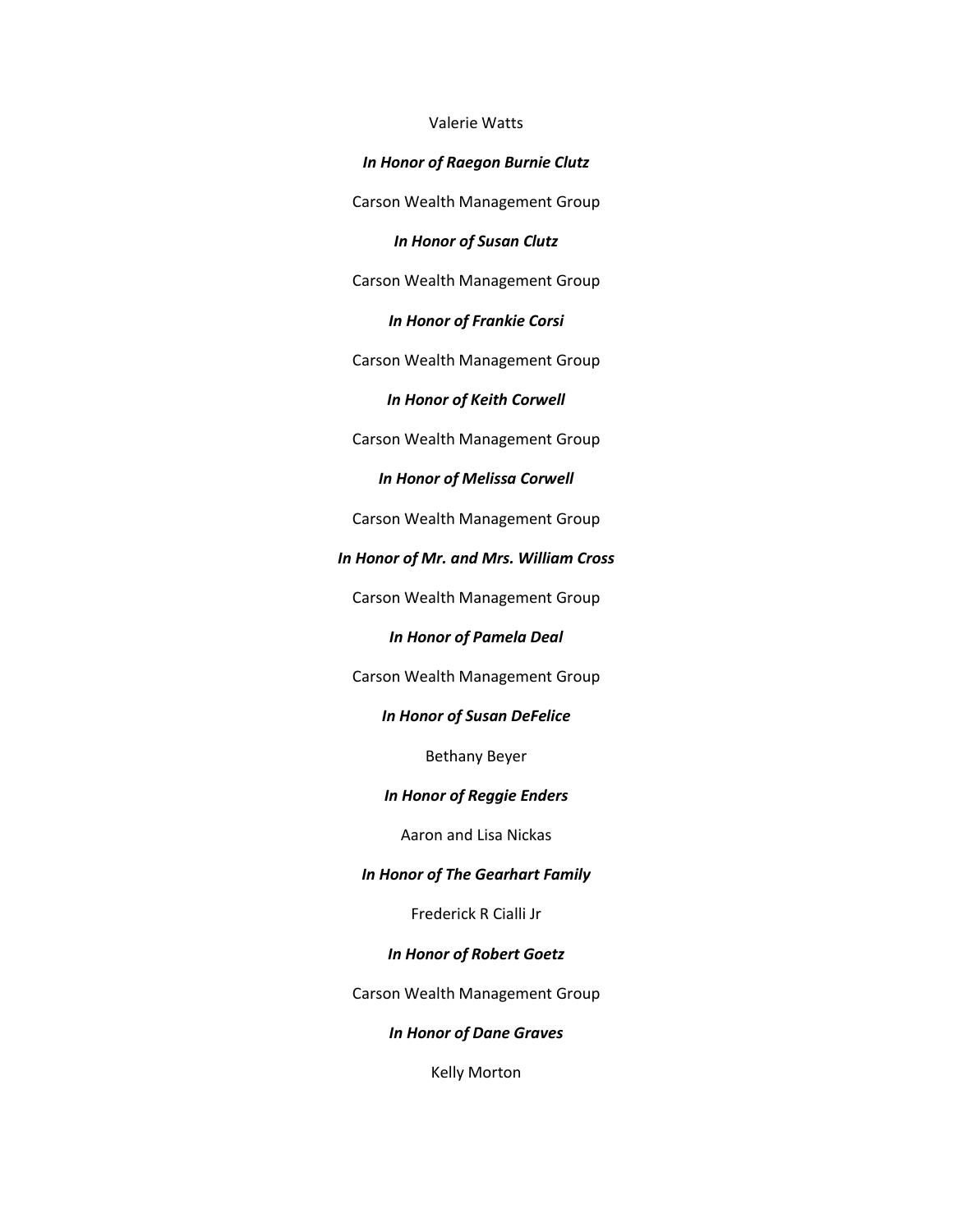*In Honor of Gabe Zhang Greenberg*

Roberta Greenberg

*In Honor of Marian Griffith*

Marc McQuillen

## *In Honor of The Grove Family*

Janet Kilpatrick

### *In Honor of Shannon Grunwell*

Richard Dietrich

### *In Honor of Heritage Haven Equine Clinic*

Heather Myers

## *In Honor of Martha Hoffman*

Mary and Don Bowman

#### *In Honor of Rebecca Hohman*

Carson Wealth Management Group

### *In Honor of Briana Holder*

Jennifer Poling

## *In Honor of George Hoover*

Carson Wealth Management Group

#### *In Honor of Daniel Horst*

#### Carson Wealth Management Group

#### *In Honor of Human Society International*

Eugenia Harman

#### *In Honor of John Itell*

Carson Wealth Management Group

## *In Honor of Susan Itell*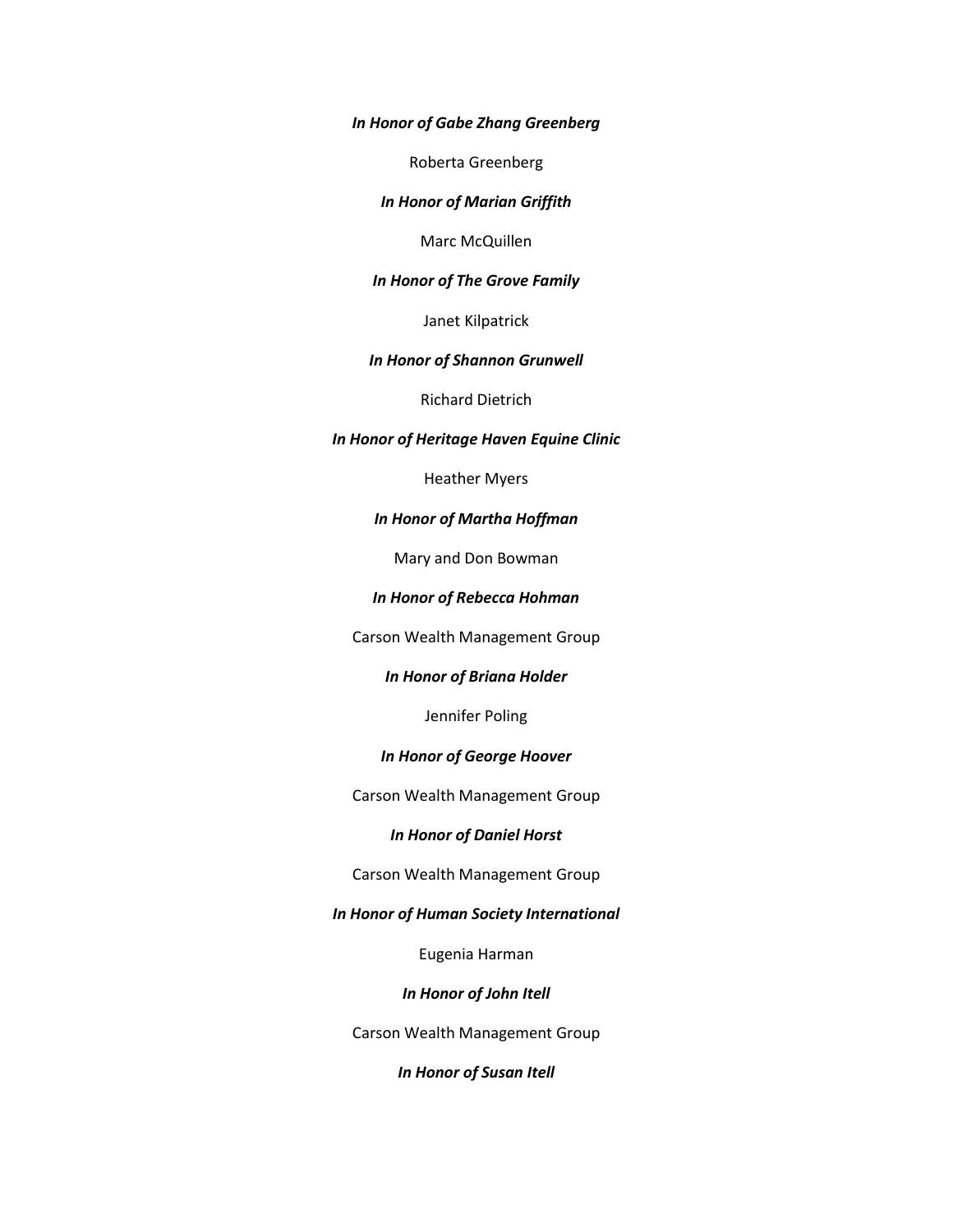Carson Wealth Management Group

#### *In Honor of Pastor Elizabeth Jackson*

Roseann Fisher

Charles A. Vergers

Bruce Zimmerman

### *In Honor of Karl Kart*

Carson Wealth Management Group

#### *In Honor of Tammy Kart*

Carson Wealth Management Group

## *In Honor of Sean and Courtnie Karraker*

Dale Karraker

*In Honor of Kayely*

Rebecca Sheene

#### *In Honor of Joan Keller*

Carson Wealth Management Group

#### *In Honor of John Kessler*

Amit Kalra

#### *In Honor of Teresa, Jake, and Wyatt Klauber*

Jim Klauber

## *In Honor of Crista Kowalski*

Judith Kowalski

## *In Honor of Susan Latimer*

Carson Wealth Management Group

## *In Honor of Kendra Lookabaugh*

Carson Wealth Management Group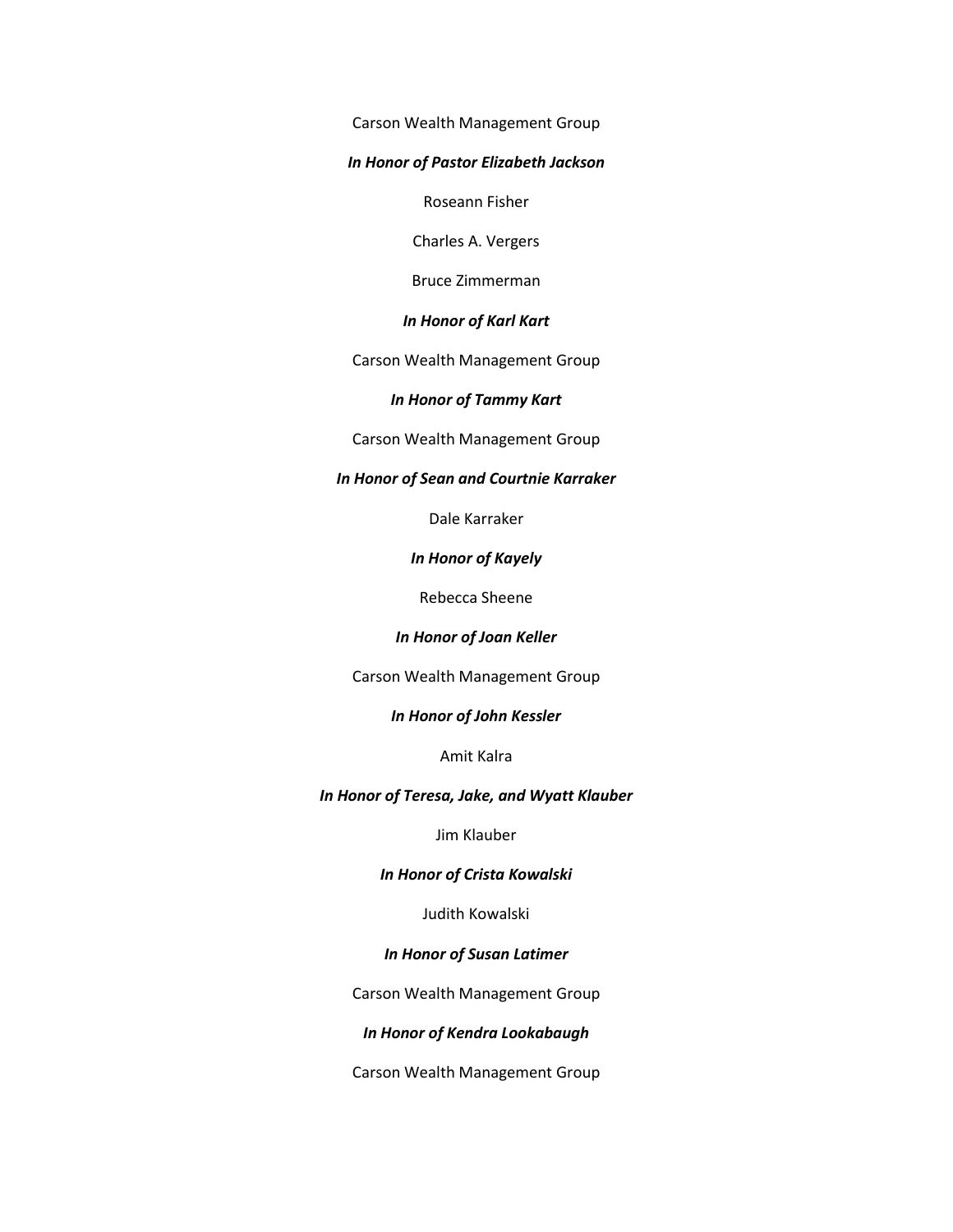*In Honor of Emma Lyles*

Jeannette Rinehart

*In Honor of Natalie Mackrell*

Khrys Davis

## *In Honor of Shane Mannion*

Danielle Snodderly

### *In Honor of Walter Marple*

Jarrit Jones

## *In Honor of Butch McPherson and Sheba*

Darlene McPherson

#### *In Honor of Scott Metzger and Cooper*

Whitney Clark

### *In Honor of Craig and Pam Mickel*

James Sullivan

#### *In Honor of Mike and Rochelle Morrell*

Ferris Lebous

#### *In Honor of Mr. and Mrs. Calvin Morris*

Carson Wealth Management Group

#### *In Honor of Elaine Morris*

Carson Wealth Management Group

## *In Honor of Deborah O'Brien*

Carson Wealth Management Group

*In Honor of Bev Ondick and Rocky*

Victoria Papa

*In Honor of Stacy Pane*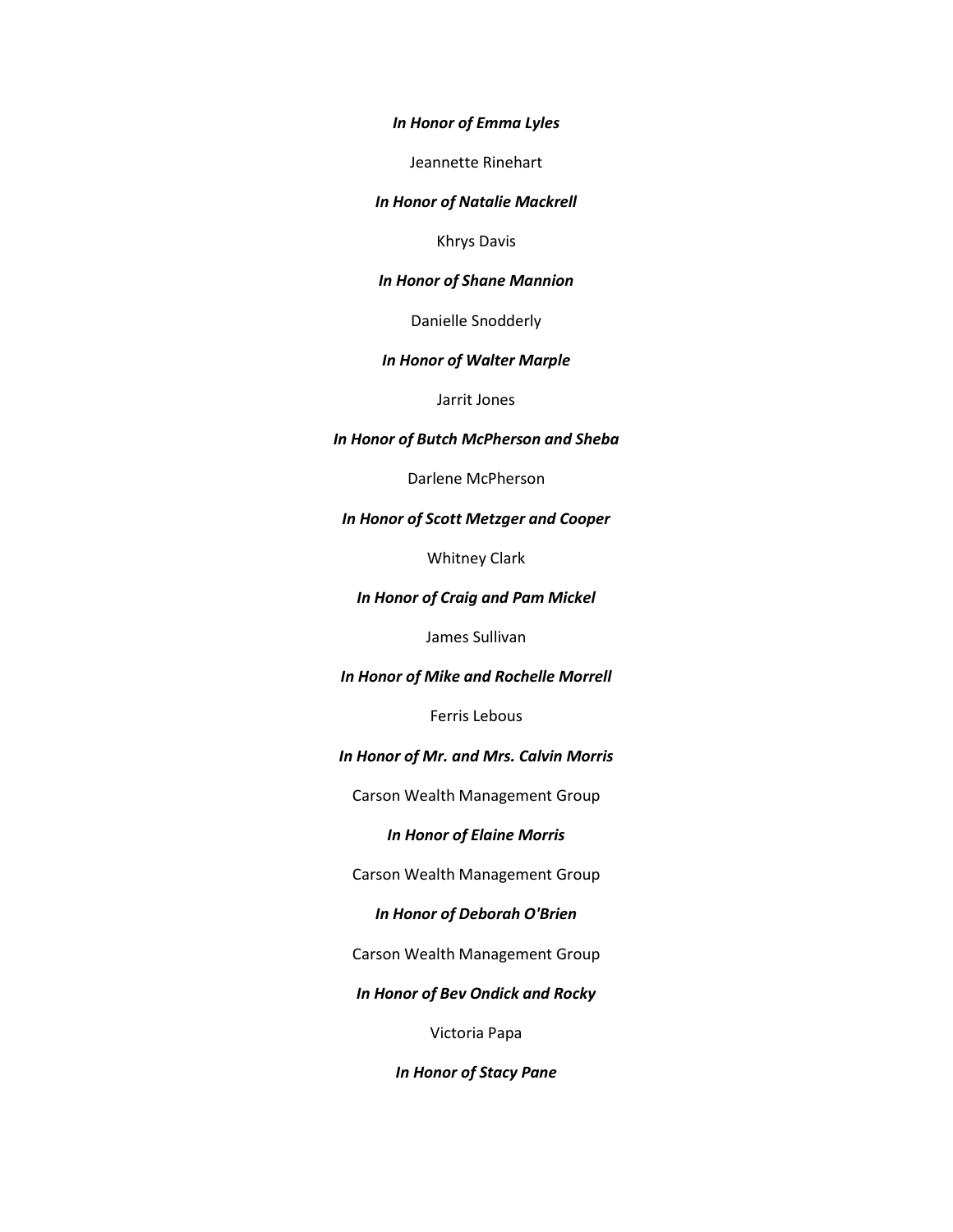#### Tyrone Brown

### *In Honor of Butch Plank*

Carson Wealth Management Group

#### *In Honor of Teresa Plank*

Carson Wealth Management Group

### *In Honor of Danielle Popp*

Ryan Johnston

#### *In Honor of Karen and Wensel Poston*

Barbara Bodenhoefer

## *In Honor of Kelly Rachor*

Carson Wealth Management Group

### *In Honor of Randy Rachor*

Carson Wealth Management Group

### *In Honor of Doris and Jack Reynard*

Brenda Weller

#### *In Honor of Mrs. Jeannette Rinehart*

Emma Lyles and Family

#### *In Honor of Candace Rutherford*

Santa

## *In Honor of John Schmitz*

Lumaverse Technologies

## *In Honor of Anthony Shepeck*

Carson Wealth Management Group

## *In Honor of Cindy Shepeck*

Carson Wealth Management Group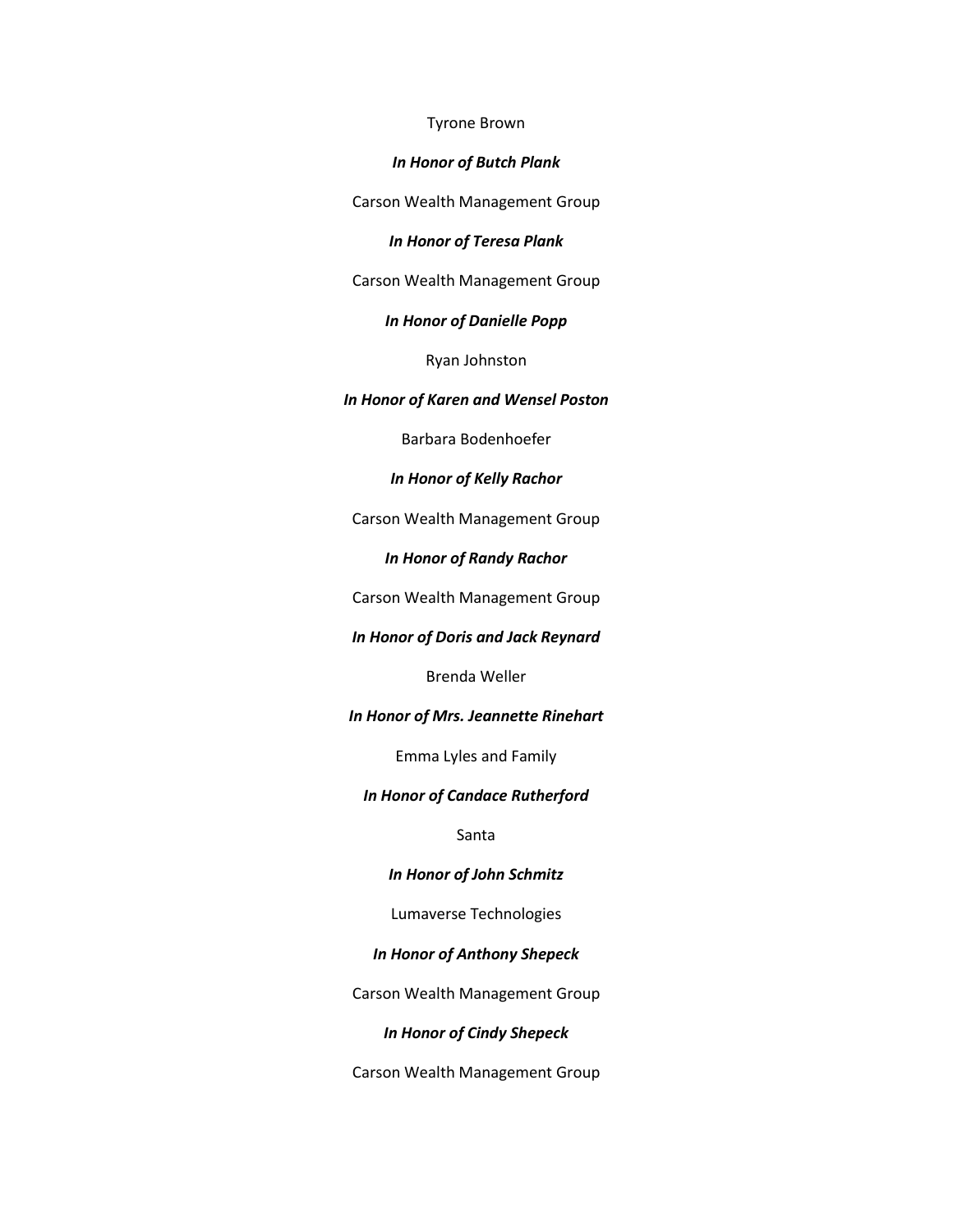*In Honor of Rebecca Shormaker*

Amy T Byard

#### *In Honor of Dave Siebert*

Brian Foltz

## *In Honor of Lisa Simpson*

John Simpson

## *In Honor of Ryland MacConnell Simpson*

Brenna Tobler

## *In Honor of Elli Simonen*

Sherry Cramer

### *In Honor of Penny and George Smith*

Sarah Smith

## *In Honor of Josette Sowers*

Carson Wealth Management Group

### *In Honor of Patsy Sowers*

Carson Wealth Management Group

## *In Honor of Jennifer Staley*

Carson Wealth Management Group

## *In Honor of Richard Staley*

Carson Wealth Management Group

## *In Honor of Valerie Storms*

Betty Taylor

Michelle Carosella

Kristin and Roman Ganoe

## *In Honor of Joseph Tischer*